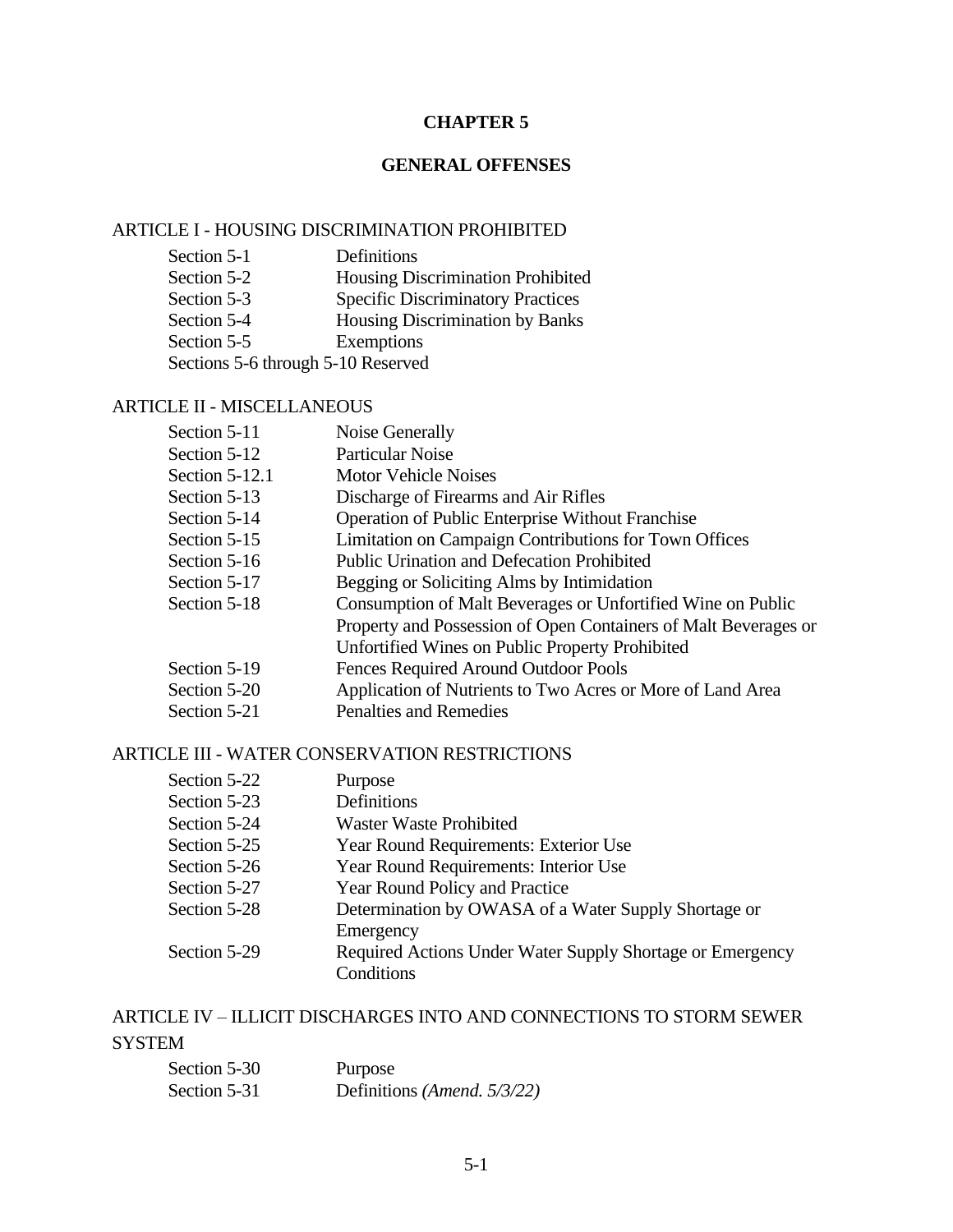| Section 5-32 | Illicit Discharges Prohibited (Amend. 5/3/22) |
|--------------|-----------------------------------------------|
| Section 5-33 | <b>Illicit Connections Prohibited</b>         |
| Section 5-34 | Inspections ( <i>Amend.</i> $5/3/22$ )        |
| Section 5-35 | Enforcement (Amend. 5/3/22)                   |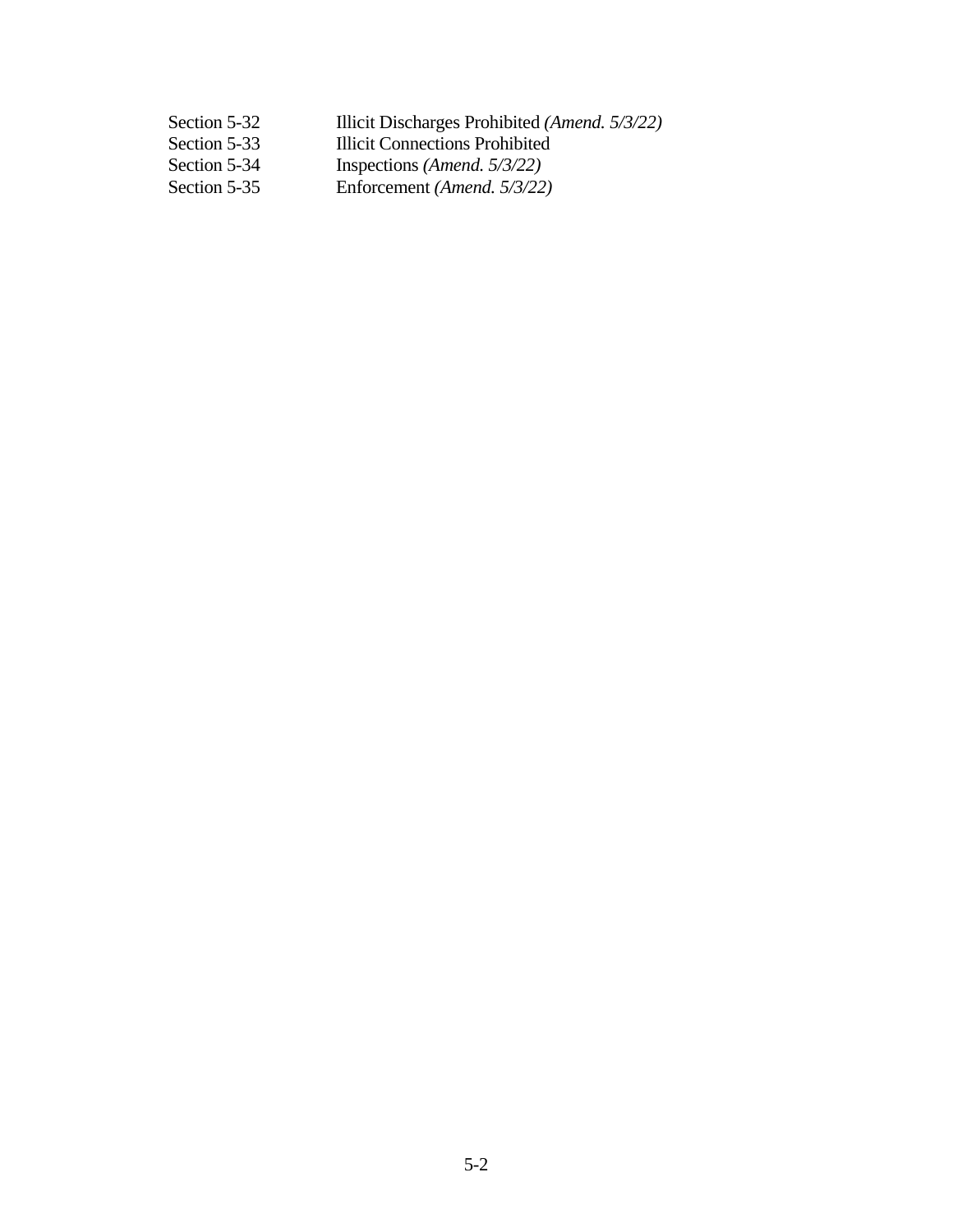# **Article I**

# **HOUSING DISCRIMINATION PROHIBITED**

## **Section 5-1 Definitions**

Unless otherwise specifically provided, or unless otherwise clearly indicated by the context, the words and phrases defined in this section shall have the meaning indicated when used in this article.

(1) *Dwelling*. Any building, structure or portion thereof that is occupied or designed or intended for occupancy as a residence by one or more families, and any vacant land that is offered for sale or lease for the construction thereon of any such building or structure.

(2) *To Rent*. To lease, to sublease, to let and otherwise to grant for a consideration the right to occupy premises not owned by the occupant.

(3) *Discrimination.* Any direct or indirect act or practice of exclusion, distinction, restriction, segregation, limitation, refusal, denial or any other act or practice of differentiation or preference.

(4) *Housing Opportunity.* Any opportunity to purchase, rent, or otherwise acquire any real property or any interest in real property for residential purposes.

## **Section 5-2 Housing Discrimination Prohibited**

No person may engage in any act, practice, activity or procedure that is intended to or that does result in discrimination based on race, color, religion, sex, or national origin in connection with the provision of housing opportunities. This provision specifically includes, but is not limited to, real estate brokers, agents, and salespersons.

#### **Section 5-3 Specific Discriminatory Practices**

Without limiting in any way the generality of Section 5-2, it shall be specifically unlawful for any person, either on that person's own behalf or as agent for another to:

(1) Refuse to sell or rent or otherwise make unavailable or deny a dwelling to any person because of race, color, religion, sex or national origin.

(2) Discriminate against any person in the terms, conditions or privileges of sale or rental of a dwelling, or in the provision of services or facilities in connection therewith, because of race, color, religion, sex or national origin.

(3) Make, print or publish, or cause to be made, printed or published any notice, statement or advertisement, with respect to the sale or rental of a dwelling that indicates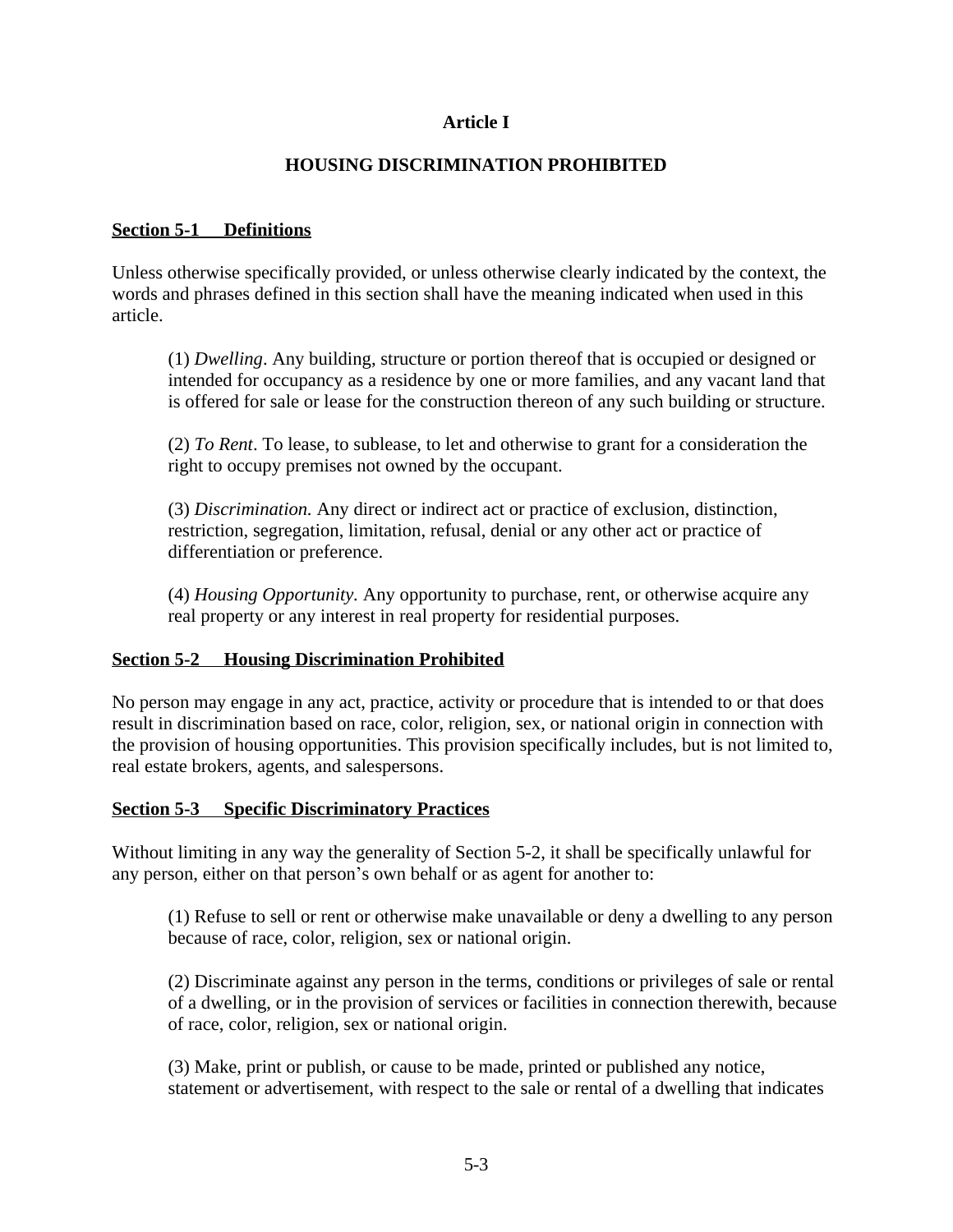any preference, limitation or discrimination bed on race, color, religion, sex or national origin, or an intention to make any such preference, limitation or discrimination.

(4) Represent to any person because of race, color, religion, sex or national origin that any dwelling is not available for inspection, sale or rental when such dwelling is in fact so available.

(5) Induce or attempt to induce any person to sell or rent any dwelling by representations regarding the entry or prospective entry into the neighborhood of a person or persons of a particular race, color, religion, sex or national origin.

## **Section 5-4 Housing Discrimination by Banks**

Without limiting the generality of Section 5-2, it shall be specifically unlawful for any bank, building and loan association, insurance company or similar entity whose business includes the making of commercial real estate loans to deny a loan or other financial assistance to any person who applies for such a loan or assistance to purchase, construct, improve, or maintain a dwelling, or otherwise to discriminate against such person in the fixing of the amount, interest rate, duration, or other terms or conditions of such loan or assistance, because of:

(1) The race, color, religion, sex or national origin of such person or any person associated with them in connection with such loan or other financial assistance; or

(2) The race, color, religion, sex or national origin of the present or prospective owners, lessees, tenants, or occupants of the dwelling or dwellings in relation to which such loan or other financial assistance is to be made or given.

## **Section 5-5 Exemptions**

The provisions of this article do not apply to:

(1) The rental of rooms or units in dwellings containing living quarters occupied or intended to be occupied by no more than four families living independently of each other, if the owner actually maintains and occupies one such living quarter at the owner's residence.

(2) A religious organization, association or society, or any nonprofit institution operated or controlled by or in conjunction with a religious organization, association or society, limiting the sale, rental or occupancy of dwellings which it owns or operates for other than a commercial purpose to persons of the same religion, or giving preference to such persons unless membership in such religion is restricted on account of race, color, sex or national origin.

(3) A private club not in fact open to the public, which as an incident to its primary purpose or purposes provides lodgings which it owns or operates for other than a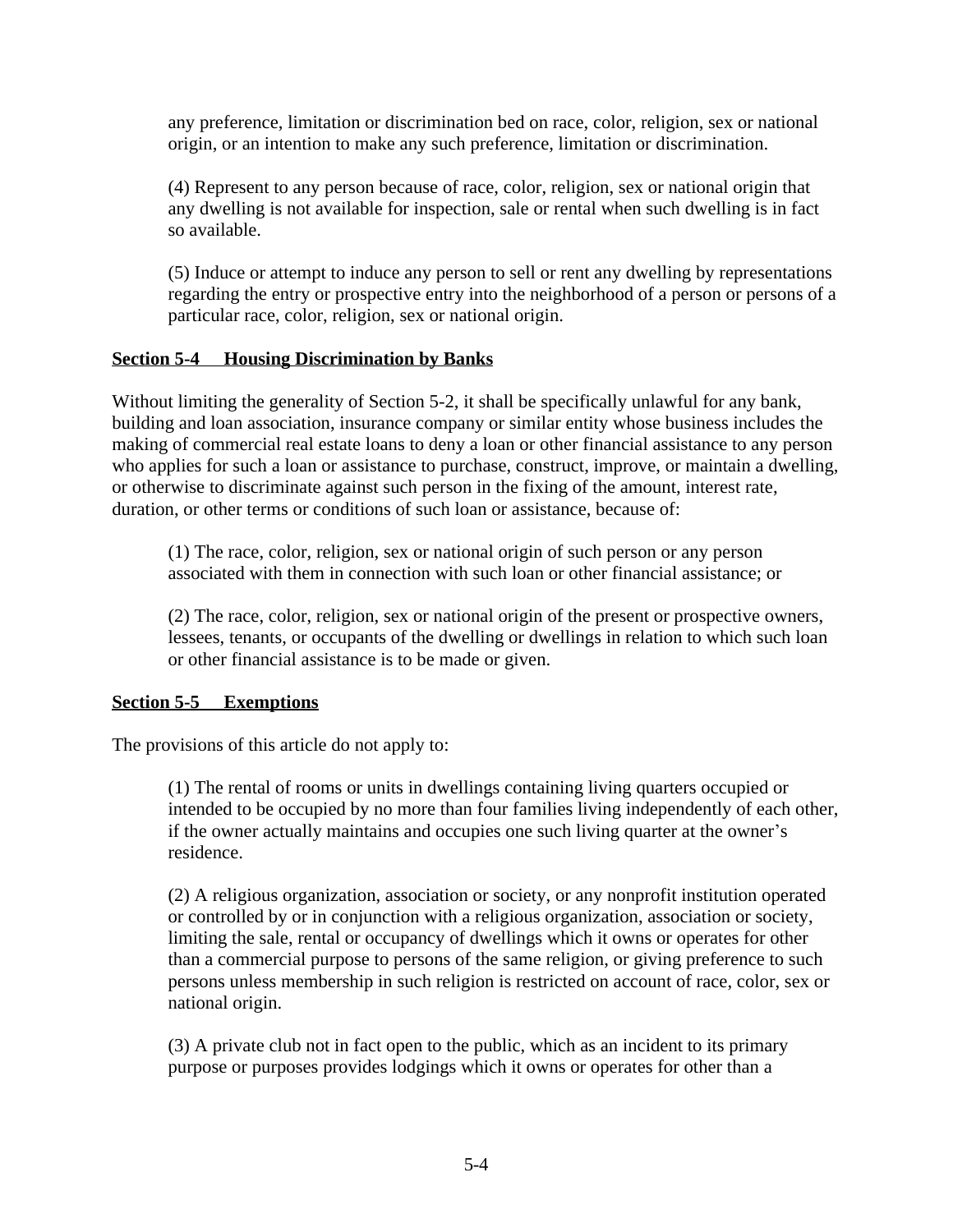commercial purpose, limiting the rental or occupancy of such lodgings to its members or private preference to its members.

# **Sections 5-6 through 5-10 Reserved**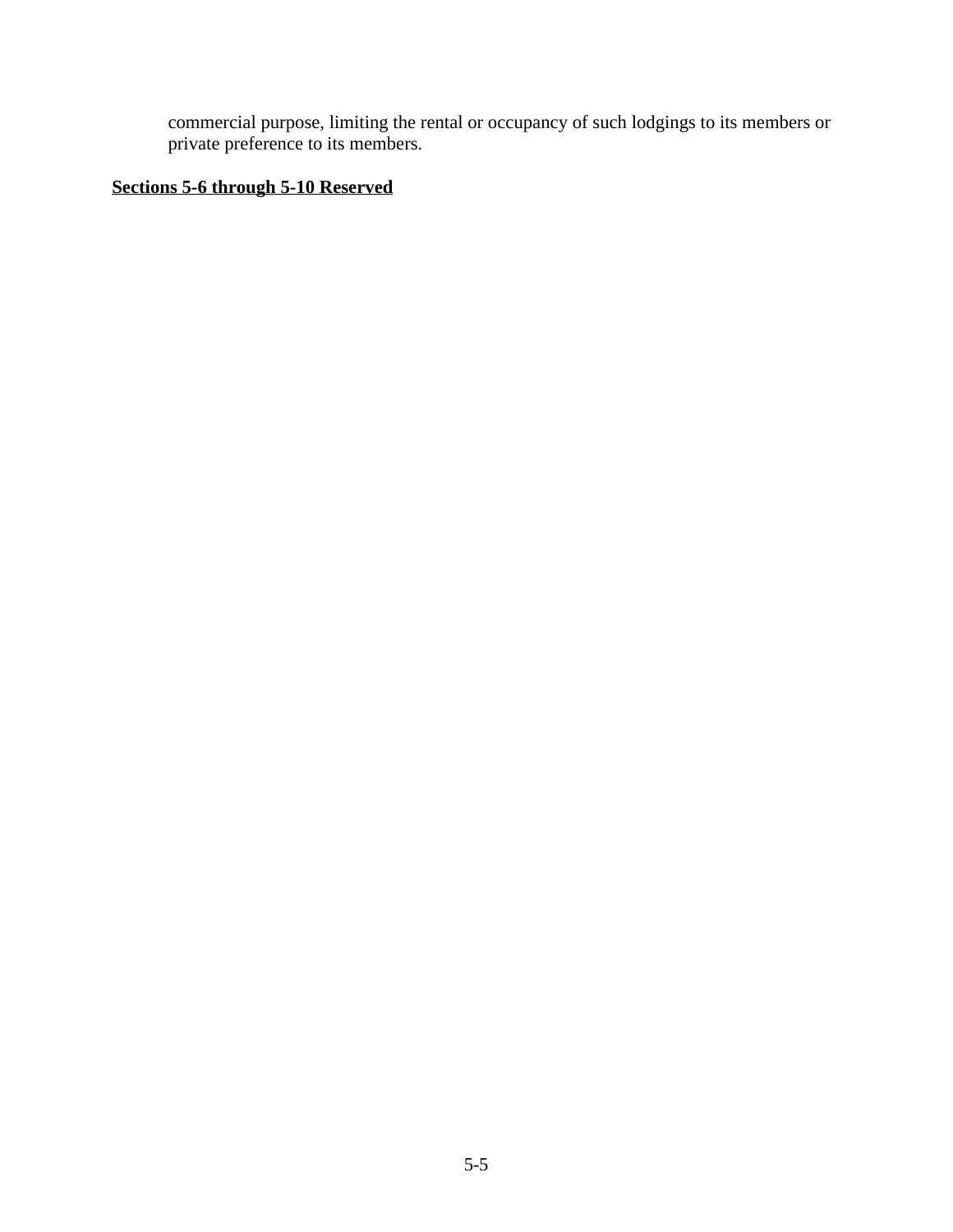### **Article II**

#### **MISCELLANEOUS OFFENSES**

#### **Section 5-11 Noise Generally**

No person may authorize or cause the emission from any property or source under their control any noise that is both:

(1) Sufficiently loud to frighten or pose a danger to the health of or seriously disturb any person who:

a. If the noise emanates from a source located on private premises, is located on other premises (including other dwelling units or rented premises located on the same tract of land), or

b. If the noise emanates from a street or other public property, is located on private property or the street or other public property, and

(2) Louder, or of greater duration, or otherwise more disturbing than is reasonably necessary for the performance of some lawful public or private function, enterprise, operation, or activity.

#### **Section 5-12 Particular Noise**

The following are declared to be illustrations of noises prohibited under the foregoing section, and are hereby declared to be unlawful, but this list shall not be exhaustive:

(1) The playing of any radio, television, tape recorder, phonograph, or similar electronic device or any musical instrument so as to disturb the comfort, quiet or repose of persons in any place of residence or so as to interfere substantially with the operations of any church, school, theater, library or other similar place of assembly.

(2) The use of any drum, loudspeaker, or other amplification instrument or device for the purpose of attracting attention by the creation of noise to any performance, show, sale, display, advertisement of merchandise, or other commercial venture.

(3) Any party or assembly of persons in a dwelling unit or on residential premises producing loud and raucous noise after 11:00 p.m. that tend to disturb the comfort, quiet, or repose of persons in other dwelling units or on other residential premise. The person in possession of the premises where such a part or assembly of persons takes place shall be deemed responsible for the emission of loud and raucous noises under this subdivision.

(4) The operation or use of any of the following tools, machinery, or equipment, when such operation or use takes place (i) outside of a fully enclosed structure; and (ii) within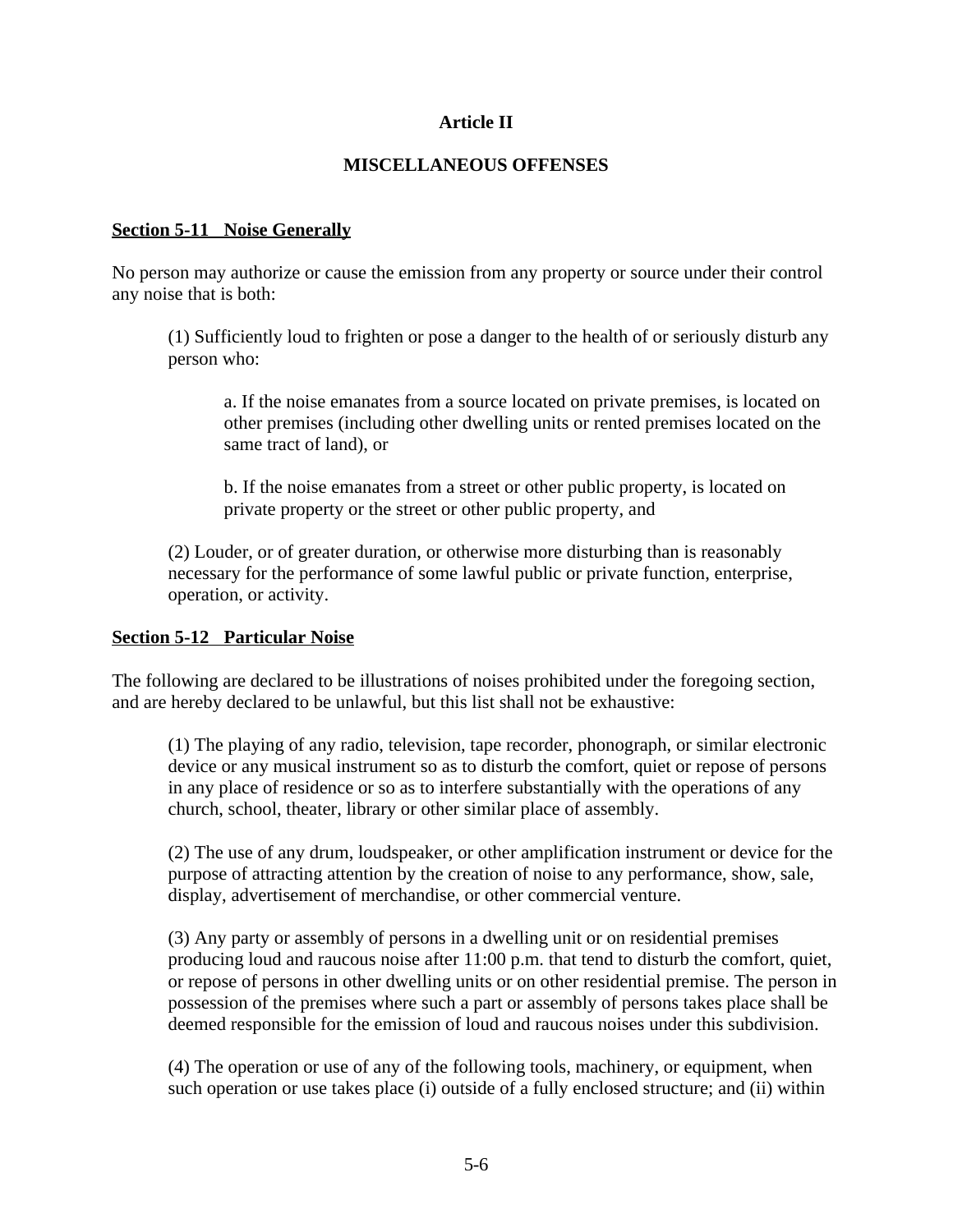300 feet of a residentially occupied structure that is not in the possession of the party responsible for the noise at issue; and (iii) after sunset on any day or before 7:00 a.m. on any day except Sunday and before 12:00 noon on Sunday. However, this prohibition shall not apply when work must take place on an emergency basis for health or safety reasons, or when work is undertaken within a public street right-of-way by (i) a utility pursuant to an encroachment agreement, (ii) the Town, or (iii) the North Carolina Department of Transportation.

a. Earth moving or clearing power equipment.

b. Chain saws, brush cutters, wood chippers, or similar power equipment.

- c. Power saws
- d. Power driven hammers or jackhammers.

(5) The barking, howling, whining, crying, crowing, or other noise making of any animal that occurs essentially unabated for a period of at least five minutes on at least three occasions during the hours between 11:00 p.m. and 7:00 a.m.

### **Section 5-12.1 Motor Vehicle Noises**

The following are illustrations of noises, produced in connection with the operation or use of motor vehicles, that are prohibited under Section 5-11 and are hereby declared to be unlawful, but this list shall not be exhaustive:

(1) The blowing of a horn on any motor vehicle except when the horn is used as a warning device.

(2) The operation of any motor vehicle without a muffler or with a muffler that is so defective or so designed that the vehicle emits an unusually loud noise.

(3) The operation of any motor vehicle so as to create unnecessary and unusual noise through the screeching of tires or racing of engines.

(4) The operation or use of a motor vehicle with amplified sound produced by a radio, tape player, compact disc player or other sound-making device or instrument within the motor vehicle such that the sound is plainly audible at a distance of 100 feet or more from the motor vehicle.

#### **Section 5-13 Discharge of Firearms and Air Rifles**

(a) Subject to subsection (b), no person may discharge any pistol, rifle, shotgun, or other gun or any air pistol, slingshot or any like instrument used to eject a pellet or projectile within the Town limits.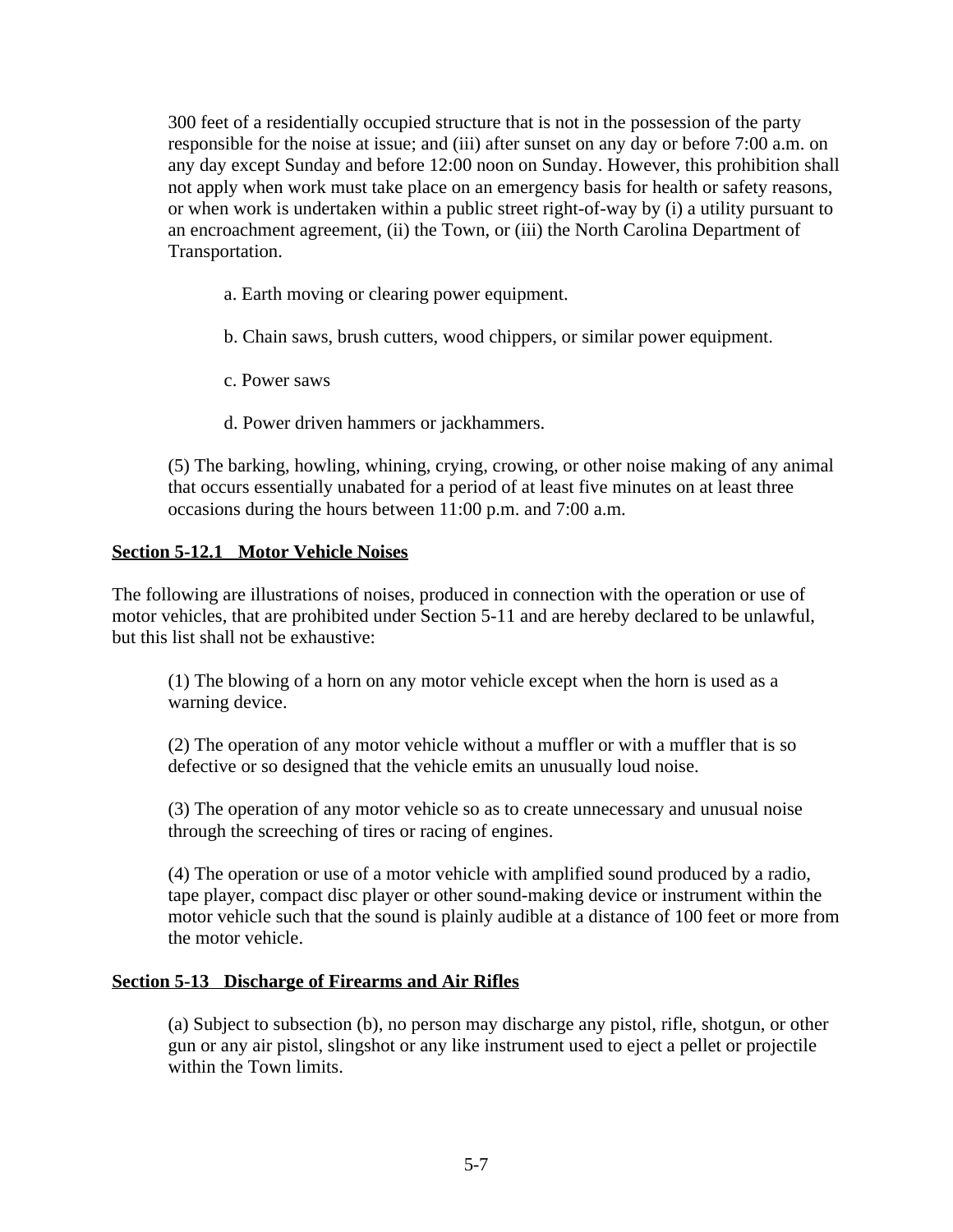(b) Subjection (a) shall not apply to private citizens acting in justifiable defense of persons or property or pursuant to the lawful directions of a police officer nor to police officers acting in the lawful performance of their duties.

(c) No parent of a child or any person who stands in the relationship of a parent to a child may knowingly permit such child to violate subsection (a).

## **Section 5-14 Operation of Public Enterprise Without Franchise**

Except as otherwise provided by law, no person may operate within the Town any public enterprise, as defined in G.S. 160A-311, without first obtaining a franchise from the Town, nor may any person continue to operate such public enterprise after the expiration of such franchise.

# **Section 5-15 Limitation on Campaign Contributions for Town Offices**

(a) No person, political committee, or other entity may contribute to any candidate for the office of Mayor or any candidate for the office of Council Member any money or inkind contribution in any election (regular or special) in excess of \$250.00.

(b) The definitions in Article 22A of Chapter 163 of the General Statutes apply to the provisions of this section. In addition, as used herein, the word "candidate" also means a political committee authorized by the candidate for that candidate's election.

(c) The provisions of this section do not apply to contributions made by a candidate or a candidate's spouse, domestic partner registered with a government agency, parents, or siblings.

(d) The provisions of this section are authorized and shall be interpreted in accordance With Sections 2-8 and 2-9 of the Town Charter, as established by Chapter 97 of the 2008 Session Laws.

(e) The provisions of this section shall expire 60 days prior to the opening of filing for the 2021 regular Town election, except that such expiration will not make lawful any contribution made before that date that is in violation of this section.

## **Section 5-16 Public Urination and Defecation Prohibited**

Except in designated water closets or toilet facilities, it shall be unlawful for any person to urinate or defecate on any public place, sidewalk, street, alleyway or right-of-way, or in any public building, or on private property. Having the permission of the owner or person in lawful possession shall constitute an affirmative defense to the charge of urinating or defecating on private property.

## **Section 5-17 Begging or Soliciting Alms by Intimidation**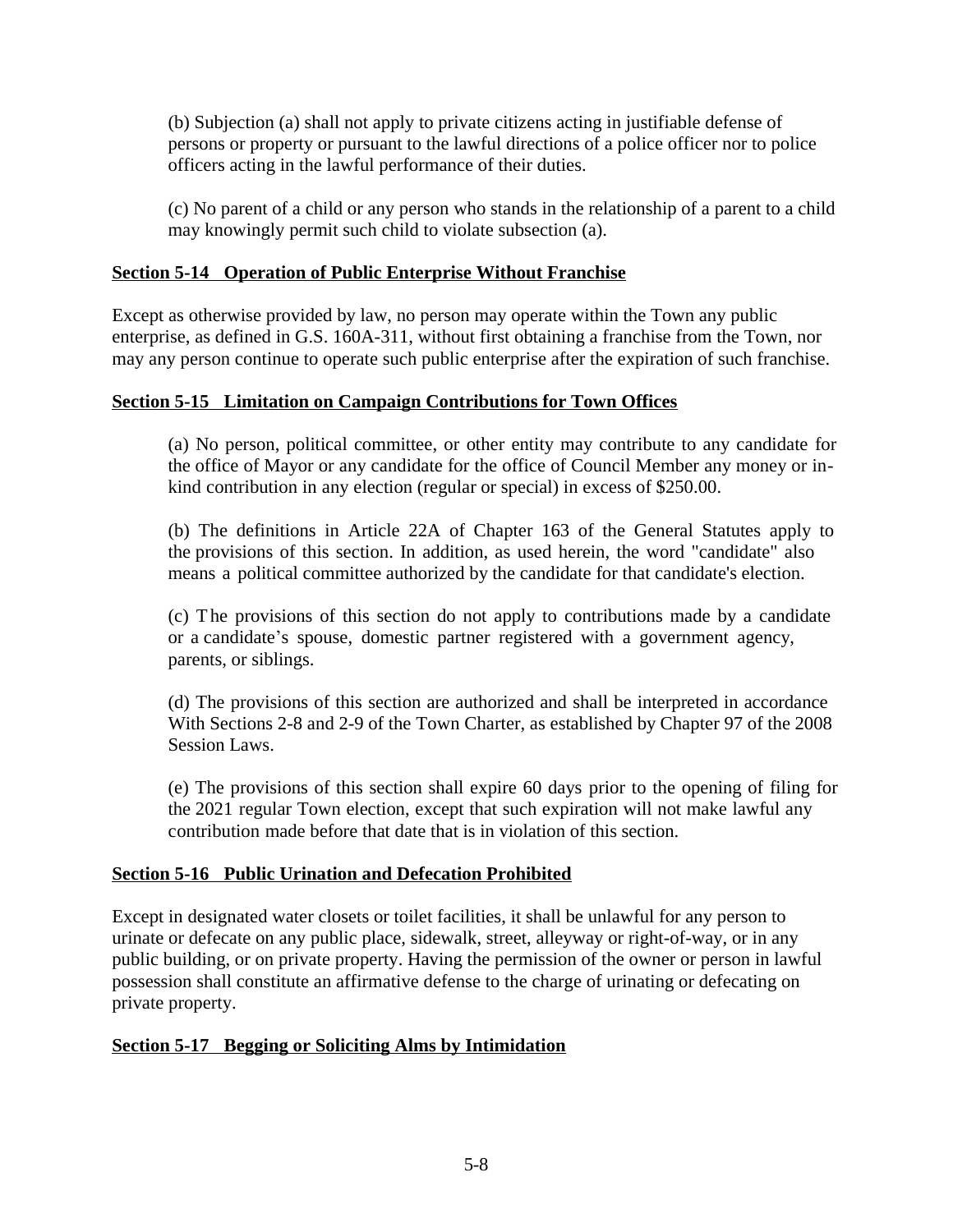(a) Except when performed in the manner set forth in subsection (b), it shall not be unlawful to beg or solicit alms or contributions.

(b) It shall be unlawful for any person to ask, beg or solicit alms or contributions, or exhibit oneself for the purpose of begging or soliciting alms or contributions with the intent to intimidate another person into giving money or goods.

(c) For purposes of this section, "ask, beg or solicit" shall include, without limitation, the spoken, written or printed word or such other acts as are conducted in furtherance of the purpose of obtaining alms or contributions.

(d) For purposes of this section, "intimidate" shall be defined as conduct which would cause a reasonable person to fear imminent bodily harm and cause such person to do something that the person would not otherwise have done.

# **Section 5-18 Consumption of Malt Beverages or Unfortified Wine on Public Property and Possession of Open Containers of Malt Beverages or Unfortified Wines on Public Property Prohibited**

(a) No person may consume malt beverages or unfortified wines or possess open containers of malt beverages or unfortified wines on any property owned or occupied by the Town, except that this prohibition does not apply to:

(1) Social or other events at the Town Hall, Century Center, or Town Commons that are sponsored by the Town or authorized by the Town pursuant to applicable policies for the reservation and use of such facilities; or

(2) The sampling of malt beverages or unfortified wines at the Town Commons during the regular operating hours of the Farmers' Market, so long as (1) the samples offered do not exceed one ounce, (2) the samples are offered by a market vendor that either produced the malt beverages or wine or grew the grapes that made the wine, (3) the samples are offered in connection with the sale of such malt beverages or wine by the bottle, (4) malt beverages or unfortified wines are not sold by the glass for consumption on site, and (5) the vendor has all appropriate ABC licenses or permits authorizing this activity.

(b) For purposes of this section, the following terms shall have the meaning indicated:

*Malt Beverage*. Beer, lager, malt liquor, ale, porter, or any other brewed or fermented beverage--containing at least one-half of one percent (0.5%), and not more than six percent (6%), alcohol by volume.

*Unfortified Wine*. Wine that has an alcoholic content produced only by natural fermentation or by the addition of pure cane, beet, or dextrose sugar, and that has an alcoholic content of not more than seventeen percent (17%) alcohol by volume.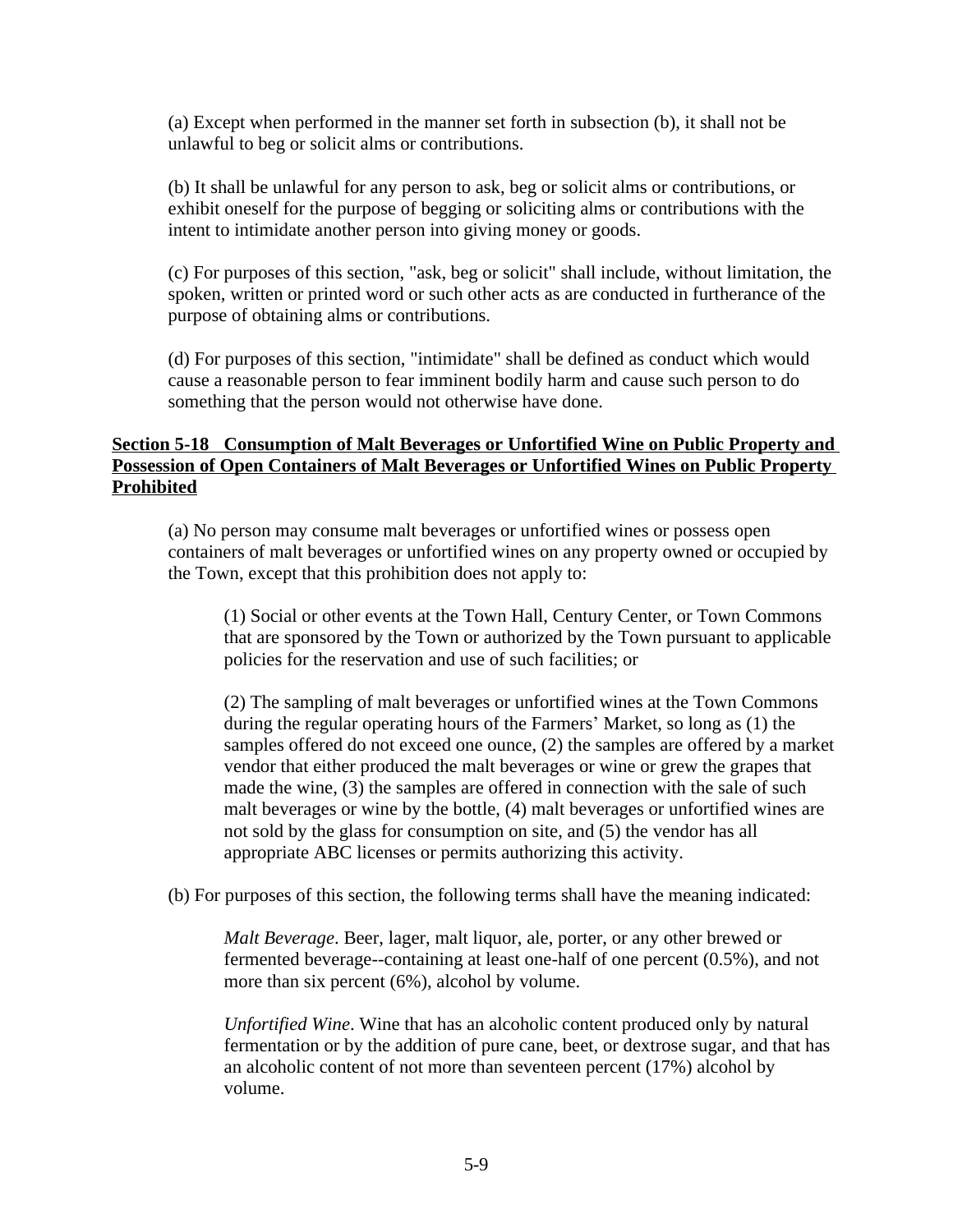*Open Container*. A container whose seal has been broken or a container other than the manufacturer's unopened original container.

*Property owned or occupied by the Town*. This includes all public streets, sidewalks, bikeways, and other public rights-of-way, as well as the Town Hall property, public works facility, all Town parks, and all other properties owned or occupied by the Town of Carrboro.

#### **Section 5-19 Fences Required Around Outdoor Pools**

(a) The provisions of Appendix D of Volume 7 of the North Carolina State Building Code, entitled "Swimming Pools, Spas and Hot Tubs," as the same exist on July 1, 1997 or are thereafter amended, are incorporated herein by reference and hereby adopted.

(b) The provisions referenced in subsection (a) shall apply to all outdoor swimming pools, spas, and hot tubs (as those terms are defined in the referenced regulations) located within the corporate limits of the Town, regardless of whether such pools, spas, and hot tubs are located on single-family, two-family, multi-family, or non-residential property and regardless of whether the same are existing on or constructed after the effective date of this ordinance.

(c) The building inspector may approve barriers that exist on the effective date of this ordinance to the extent that such barriers substantially comply with the specifications set forth in Appendix D or provide substantially equivalent protection to such specifications.

## **Section 5-20 Application of Nutrients to Two Acres or More of Land Area**

(a) No person may apply nutrients, including fertilizer, bio solids, or compost, to any land area that exceeds two acres in size, or cause, suffer, or permit the application of such nutrients to any land area that exceeds two acres in size under the control of such person, unless:

(1) The person who applies the nutrients has attended and completed nutrient management training as described in subsection (b) of this section or works under the direct supervision of someone who has attended and completed such training; or

(2) The nutrients are applied in accordance with a nutrient management plan prepared and approved as provided in subsections (c) or (d) of this section.

(b) In order to satisfy the requirements of this section by nutrient management training, a person must complete training provided by either the North Carolina Cooperative Extension Service or the North Carolina Division of Water Quality and obtain a certificate from the training entity to that effect. Training shall be sufficient to provide participants with an understanding of the value and importance of proper management of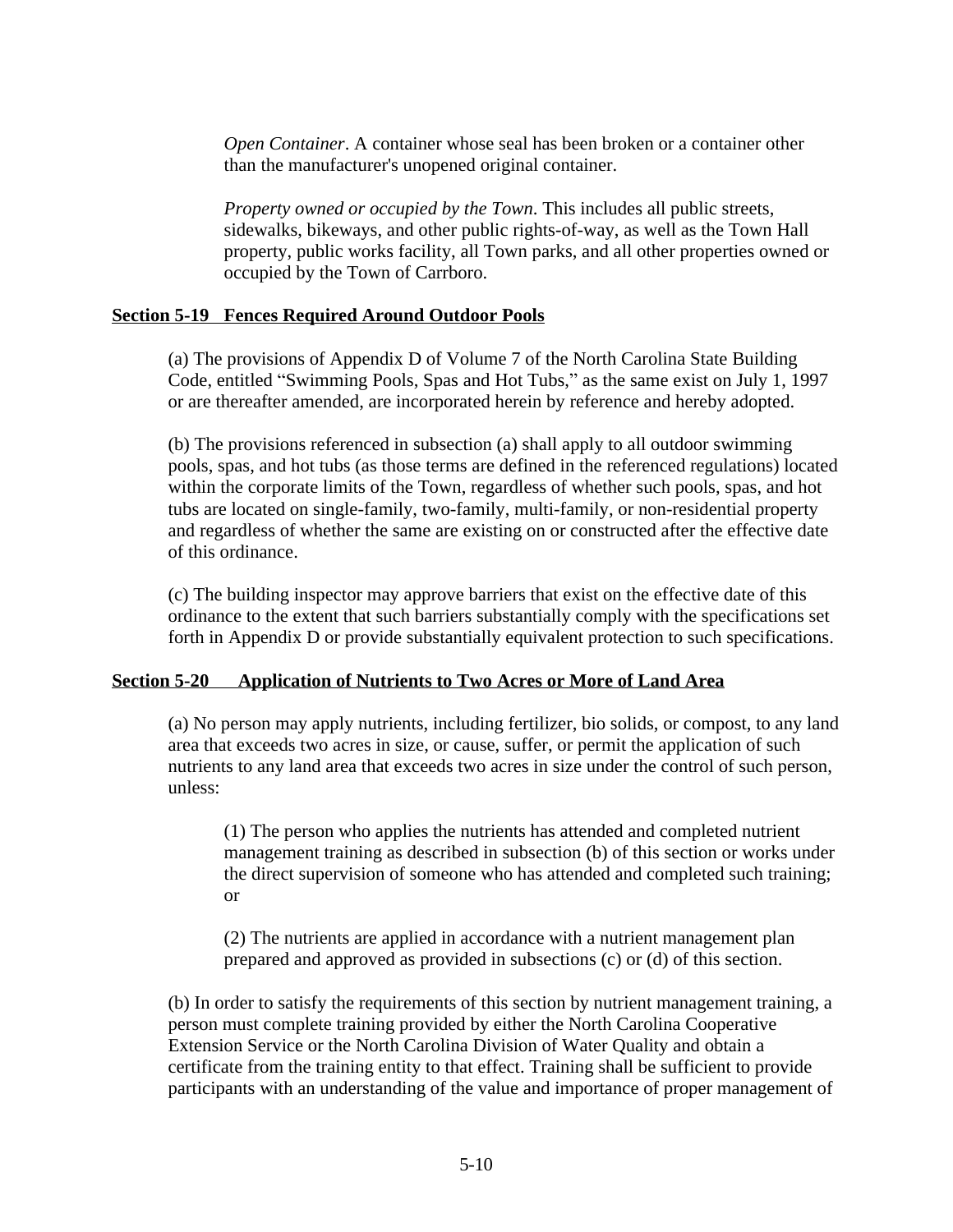nitrogen and phosphorus, and the water quality impacts of poor nutrient management, and the ability to understand and properly carry out a nutrient management plan. Training certificates must be kept at the site of the nutrient application or be produced within 24 hours of a request by the Town.

(c) For pasture and cropland, a nutrient management plan developed to satisfy the requirements of this section shall be approved by the North Carolina Cooperative Extension Service.

(d) For land besides pasture and cropland, including but not necessarily limited to residential, commercial, and recreational turf, a nutrient management plan developed to satisfy the requirements of this section can be approved by the North Carolina Cooperative Extension Service. Alternatively, a nutrient management plan developed to satisfy the requirements of this section can be prepared in accordance with the guidelines set forth in the most current edition of one or more of the following publications as applicable and approved by the Town:

(1) *Organic Lawn Care: A Guide to Lawn Maintenance and Pest Management for North Carolina, Water Quality and Professional Lawn Care, Water Quality and Home Lawn Care,* or *Carolina Lawns: A Guide to Maintaining Quality Turf in the Landscape* published by the North Carolina Cooperative Extension Service (NCCES publication numbers AG-562, WQWM-155, WQWM-151, and AG-69 respectively).

(2) *Water Quality for Golf Course Superintendents and Professional Turf Managers,* published by the North Carolina Cooperative Extension Service (NCCES publication numbers WQWM-156).

(3) Other publications establishing appropriate guidelines for nutrient application promulgated by universities or governmental agencies.

(e) A nutrient management plan that is based on guidelines contained in the publications referenced in subsection  $(d)(1)-(d)(3)$  shall at a minimum document whether or how the following nutrient management plan components are considered to ensure appropriate management practices are employed to minimize the risk of over application and excessive loss of nutrients to surface waters.

(1) Map of application area.

(2) Choice of grasses and fertilizer.

(3) Soil testing: timing, map of where samples are taken, sampling procedures, results.

(4) Coring and aerification.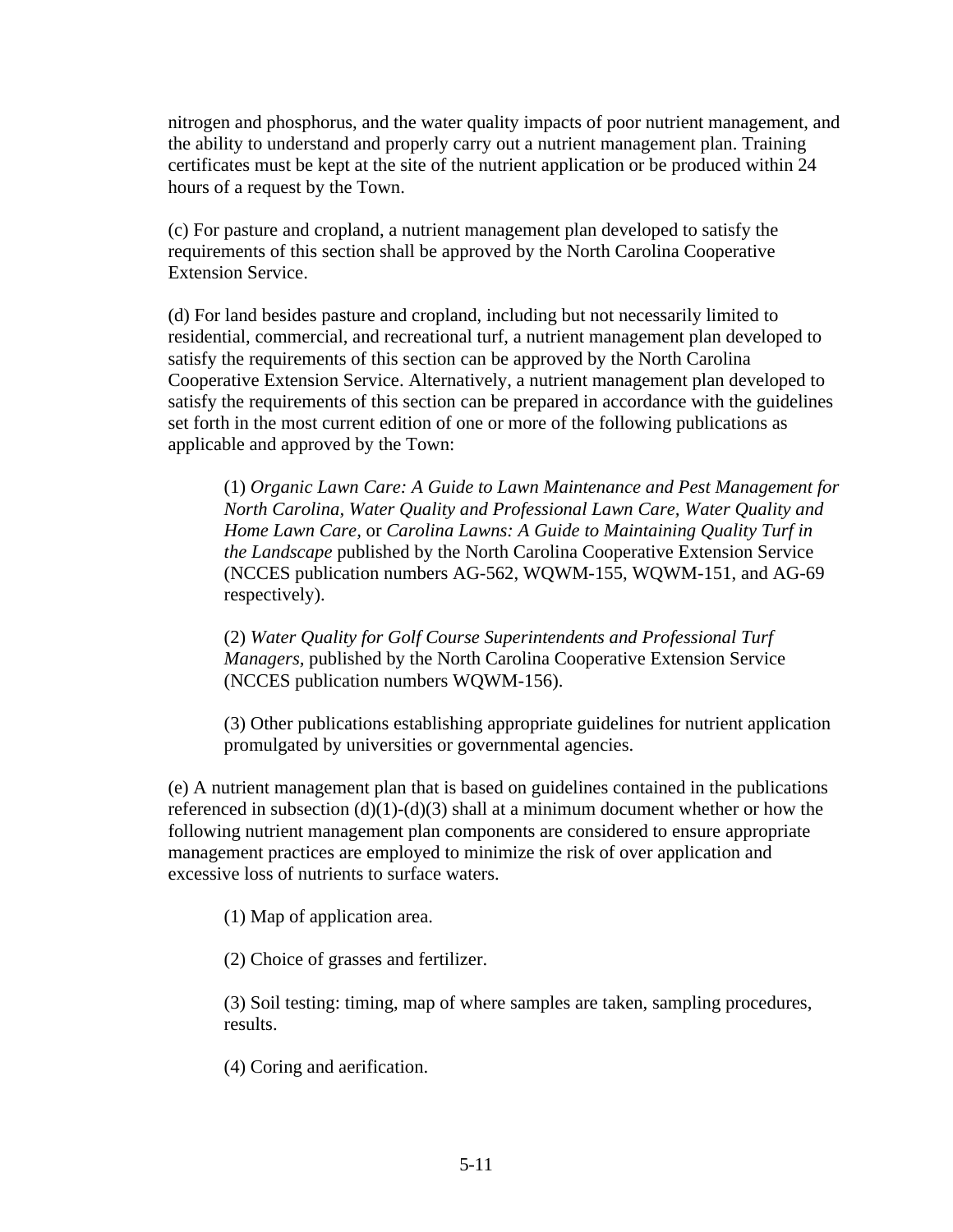(5) Application rates of nitrogen, phosphorus, potassium, and/or iron in pounds per square foot, including adjustments for steeper slopes and areas near drainageways (streams, ditches, swales, and runoff conveyances) and impervious surfaces.

(6) Timing of application.

(7) Recycling of grass clippings.

(8) Type of spreader (gravity or centrifugal).

(9) Name and contact information of applier.

(10) Reference document(s) used to develop the plan

Records shall be kept and updated annually to document the actual implementation of these components. Nutrient quantities stored and applied shall be documented via sales receipts or similar records.

(f) Landowners and other individuals applying nutrients to areas less than two acres in size are encouraged to adopt management practices to reduce the risk of surface water impacts and apply nutrients at rates recommended by the North Carolina Cooperative Extension Service.

#### **Section 5-21 Penalties and Remedies**

(a) A violation of any of the provisions of this chapter, other than those set forth in Article III, shall constitute a misdemeanor, punishable as provided in G.S. 14-4.

(b) A violation of any of the provisions of this chapter, other than Section 5-15, shall subject the offender to a civil penalty of \$25.00 for the first offense, \$50.00 for the second offense within a 30-day period, and \$100.00 for the third or any additional offense that occurs within any 30-day period. A violation of the provisions of Section 5-15 shall subject the offender to a civil penalty in the amount by which the contribution exceeds \$250.00. If a person fails to pay this penalty within 10 days after being cited for a violation, the Town may seek to recover the penalty by filing a civil action in the nature of debt.

(b1) A violation of the provisions of Article IV of this chapter shall subject the offender to a civil penalty of up to five thousand dollars (\$5,000.00). In determining the amount of the civil penalty assessment, the administrator shall consider the following factors, and the decision levying a civil penalty shall cite those factors deemed applicable:

(1) The degree and extent of harm to the natural resources of the Town, to the public health, or to private property resulting from the violation;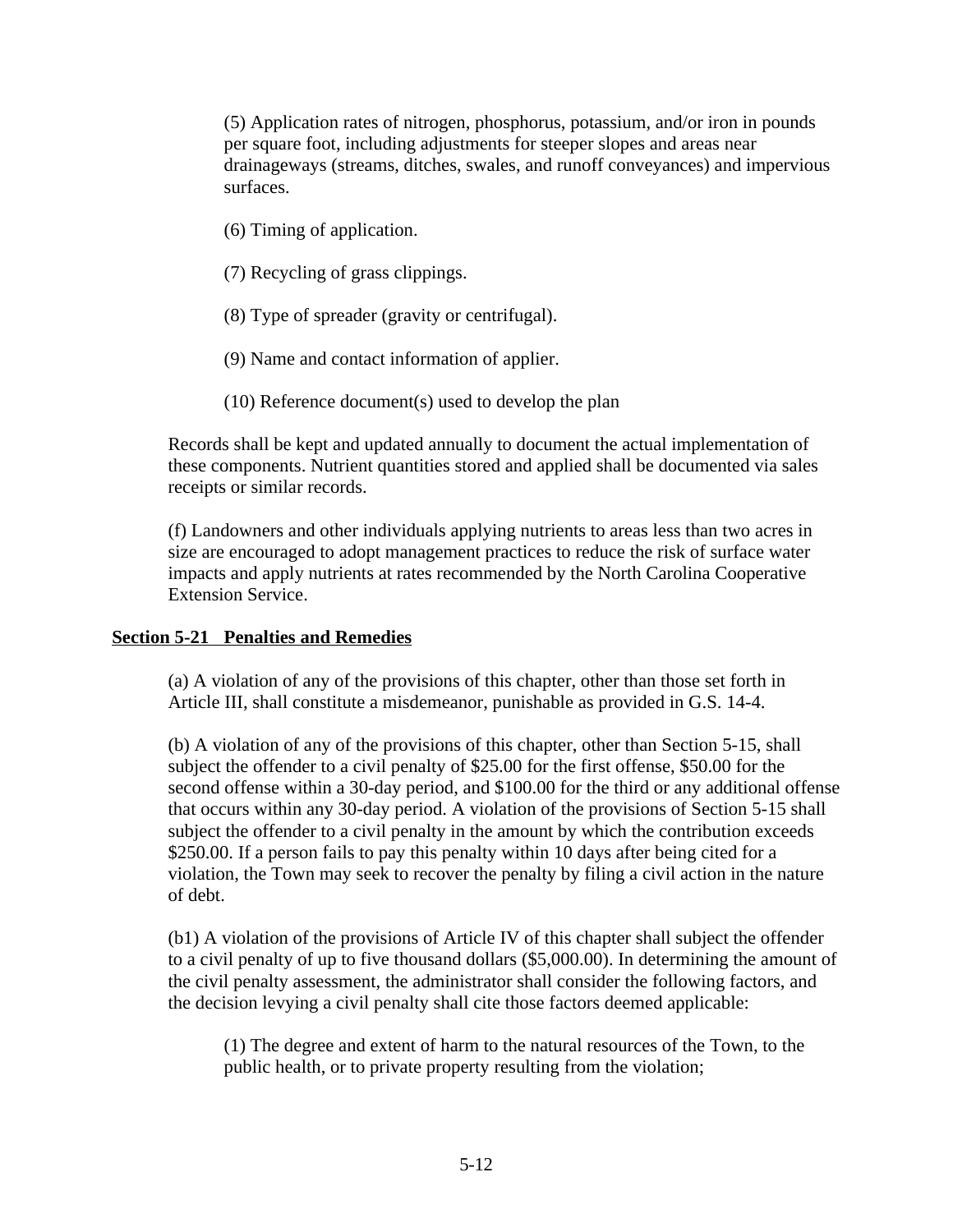(2) The duration and gravity of the violation;

(3) The cost to the violator or others of rectifying the damage;

(4) The amount of money saved by the violator by noncompliance;

(5) Whether the violation was committed willfully or intentionally, negligently, or as the result of an unforeseeable or unavoidable accident;

(6) Whether the violator promptly ceased the violation upon notice by the Town and took whatever steps were reasonably possible to limit or correct any damage caused by the violation;

(7) The prior record of the violator in complying or failing to comply with the provisions of Article IV of this chapter;

(8) The cost to the Town of the enforcement procedures;

(9) Whether the civil penalty is levied for a single day's violation or a single event or whether it is levied on a daily basis for a continuing violation, as authorized under subsection (d) below. Civil penalties levied on a daily basis may cumulatively exceed the \$5,000.00 cap set forth in this subsection.

(c) The Town may seek to enforce this chapter through any appropriate equitable action.

(d) Each day that a violation continues after the offender has been notified of the violation shall constitute a separate offense.

(e) The Town may seek to enforce this chapter by using any one or a combination of the foregoing remedies.

(f) Complaints regarding alleged violations of the provisions of Subsection 5-12(4) (which deal with construction noise) may be filed with the police department or with the Town Manager or the Town Manager's designee (other than a member of the police department). Complaints filed with the Town Manager or the Town Manager's shall be referred to the police department. The police department shall investigate such complaints and take such action as is warranted by the results of that investigation.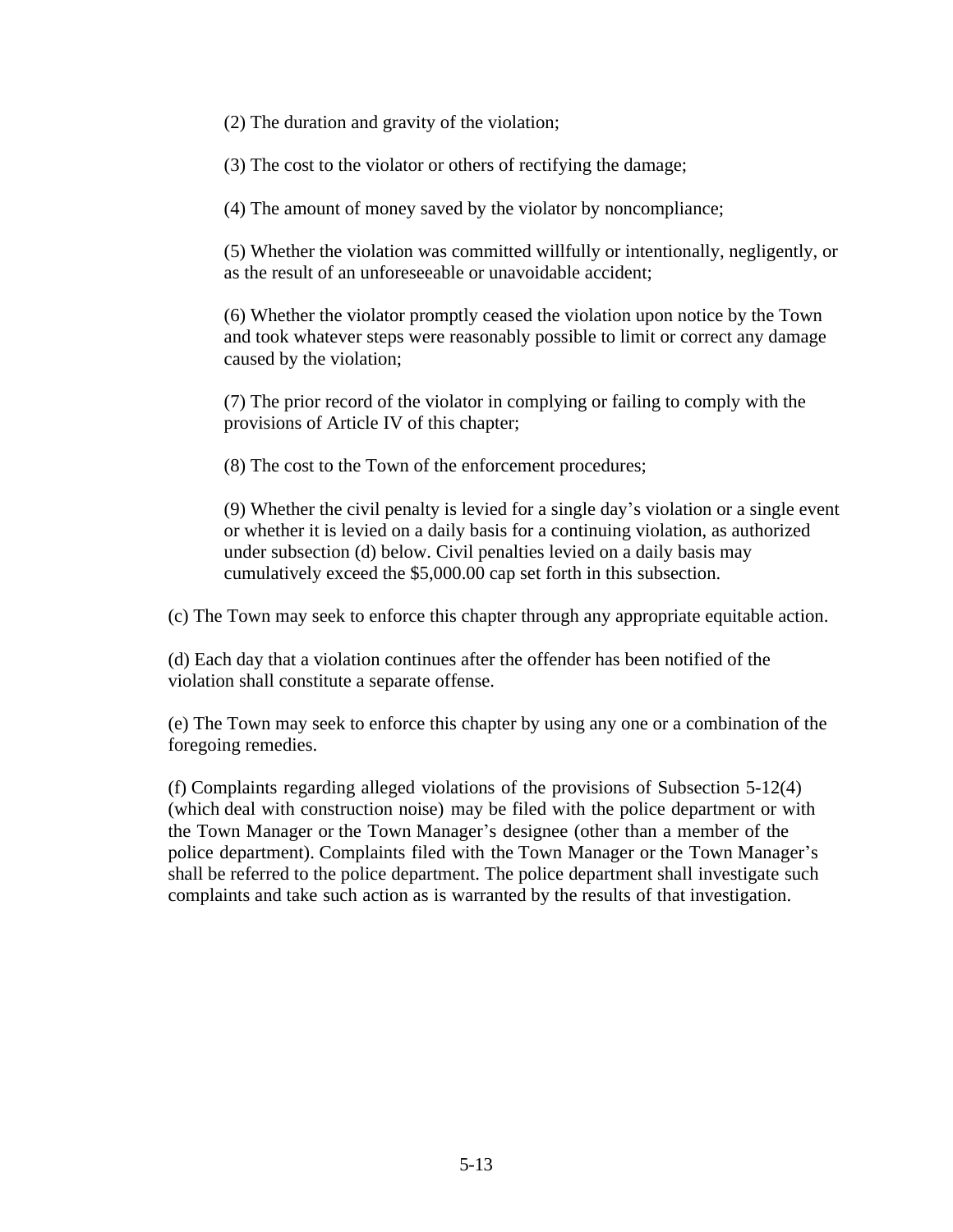### **Article III**

#### **WATER CONSERVATION RESTRICTIONS**

#### **Section 5-22 Purpose**

The purpose of this article is to:

(1) Reduce the rate of increase in overall water use through year-round water conversation practices that will help maximize the community's existing and planned water supply sources and help reduce seasonal peak day demands that result in the need for costly expansion of water treatment, storage, and transmission facilities. Such yearround practices shall include:

a. Reducing the indoor water waste by encouraging the installation and maintenance of ultra-low flow toilets, faucet aerators, low-flow showerheads and similar devices, as well as other creative and commonsense indoor conservation practices.

b. Reducing irrigation and irrigation-related water waste without sacrificing landscape quality through the cultivation of lower water use plants; improved landscape design and planting practices; more efficient watering practices; and improved irrigation system design and maintenance.

c. Increasing the use of non-potable water, as permitted by appropriate public health regulations, for irrigation and other uses that do not require water of potable quality.

(2) Provide an orderly process for reducing community-wide water demands during periods of drought or other naturally occurring causes of water shortages; and

(3) Provide an orderly process for reducing community-wide water demands during periods of water shortages due to natural disaster (other than drought), major OWASA facilities failure, or other unexpected and sudden loss of water supply, treatment, or distribution capacity that constitutes a water supply emergency.

#### **Section 5-23 Definitions**

Unless otherwise specifically provided or unless otherwise clearly required by the context, the words and phrases defined below shall have the meaning indicated when used in this article:

(1) *Automatic Controller*. A mechanical or electronic device capable of operating an irrigation system and its component valve stations according to a pre-determined schedule of irrigation frequency and duration.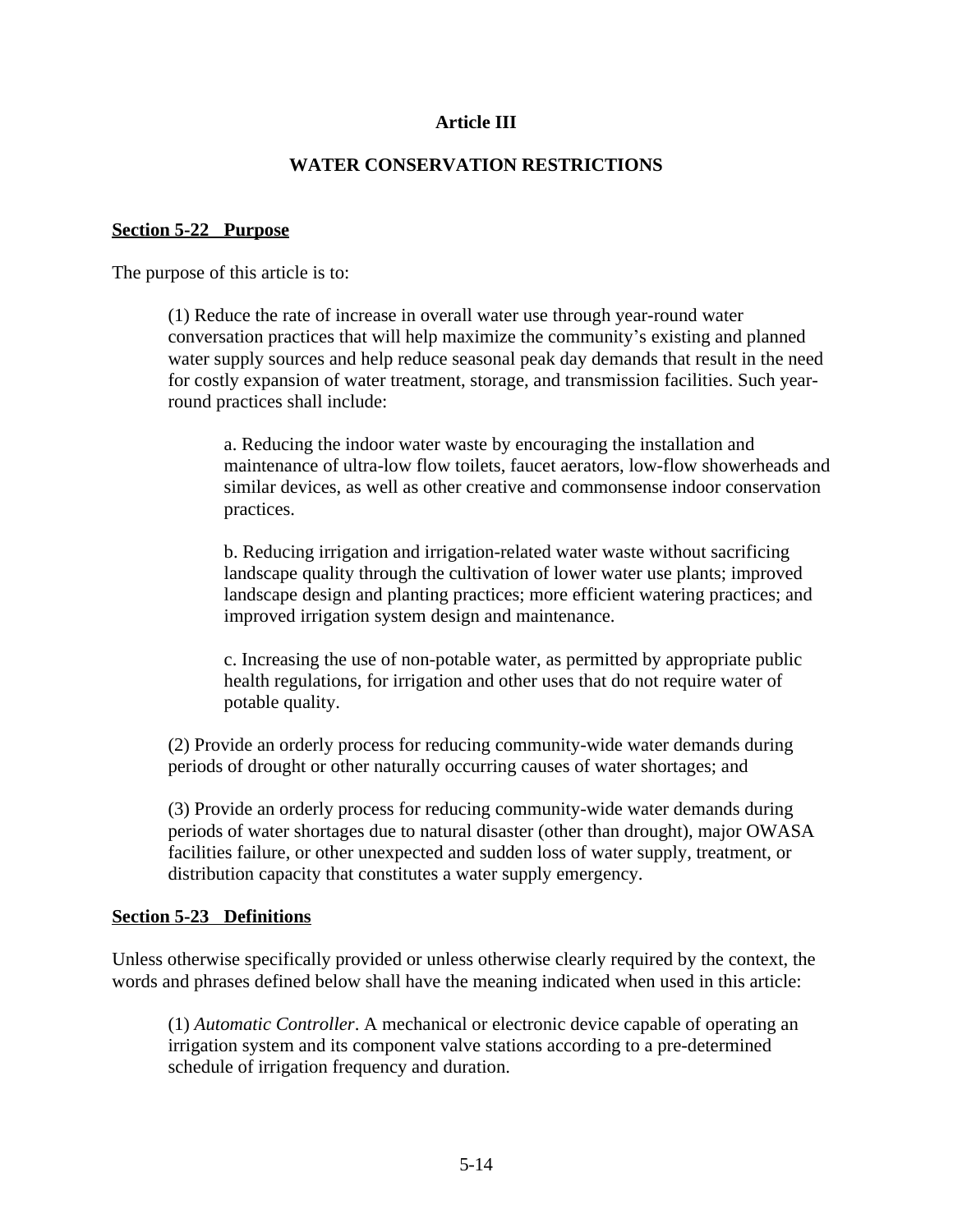(2) *Cistern*. A tank or container, typically located underground, for the storage and subsequent reuse of rainwater collected from rooftops or other impervious surfaces that would have otherwise evaporated or drained off the premises.

(3) *Drip Irrigation*. The application of irrigation water through drip emitter devices at low pressure, volume, and velocity near or at ground level in order to minimize runoff and evaporative losses. Drip irrigation emitters are typically used for irrigating non-turf vegetation and release water in the range of 0.04 to 0.40 gallons per minute.

(4) *Even-Numbered Properties*. Properties with street addresses that end in evennumbered digits, or other properties so designated for purposes of these Standards through special arrangements with OWASA.

(5) *Graywater*. Wastewater removed from household wash basins, bathtubs, or showers. Graywater may only be reused in accordance with practices approved by applicable regulatory agencies.

(6) *Hand Watering*. The application of water for irrigation purposes through a handheld hose or watering container.

(7) *Harvested Water*. Precipitation or irrigation runoff collected, stored and available for reuse for irrigation purposes.

(8) *Irrigation System*. Any permanently installed system of pipes, hoses, or other conveyance devices and appurtenances that provides water to living plant material through spray heads or other emission devices located at, above, or below the ground surface. For the purposes of these Standards, a sprinkler, soaker hose, or other device connected to its water source via a moveable above-ground garden hose is not considered to be an irrigation system.

(9) *Landscape Area*. That portion of a parcel that contains turf or non-turf vegetation.

(10) *Low-Precipitation Bubbler*. An irrigation head which typically operates within six inches of ground level and delivers water at a rate of less than 0.45 gallons per minute within a radius of less than two feet of the head. Low-precipitation bubblers are typically used for irrigating non-turf vegetation.

(11) *Micro Spray*. The application of irrigation water through small, low volume sprayer heads in order to minimize runoff losses. Micro sprays are typically used for irrigating non-turf vegetation. Individual micro spray heads typically operate less than 12 inches above ground level and typically deliver water in the range of 0.10 to 0.50 gallons per minute within a radius of five feet or less of the head.

(12) *Mulch*. A protective covering of organic material, such as sawdust, wood chips, compost, or other vegetative matter, spread on the ground to reduce evaporation and increase water retention.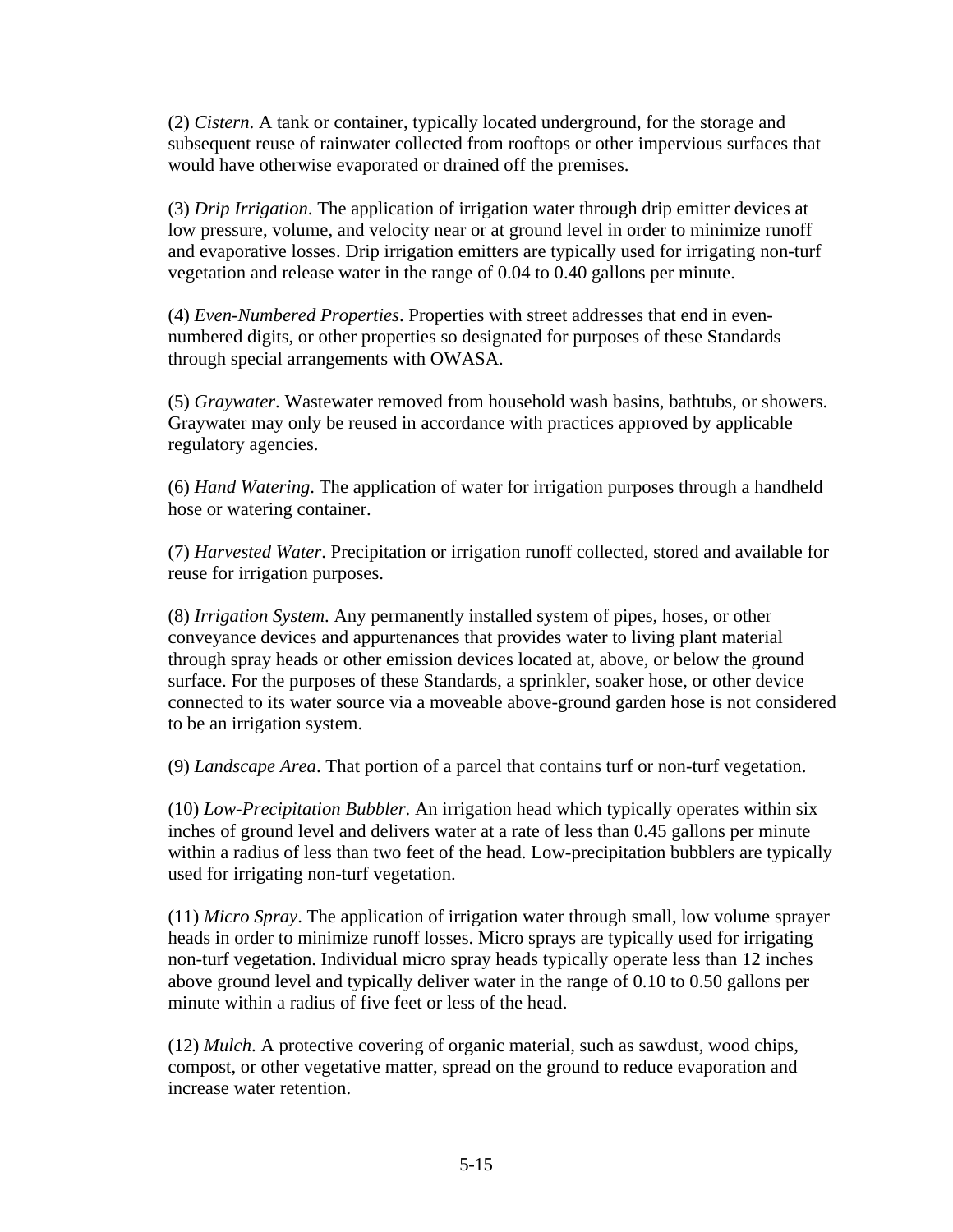(13) *Odd-Numbered Properties*. Properties with street addresses that end in odd numbered digits, or other properties so designated for the purposes of these Standards through special arrangements with OWASA.

(14) *Overall Water Demand*. The total water demand for any given month, as projected by OWASA.

(15) *OWASA*. The Orange Water and Sewer Authority.

(16) *Potable Water*. Treated water provided by OWASA that is suitable for drinking, cooking, and other domestic use. Water that is collected indoors in containers from indoor faucets or spigots that would otherwise be discharged into drainpipes while a user awaits the warming of the water for dishwashing, other washing, shaving, bathing, or showering is not considered to be potable water for the purposes of these Standards.

(17) *Precipitation Rate*. The amount of water applied per unit of time, usually expressed in inches per hour.

(18) *Public Purpose Athletic or Recreational Field*. An athletic or recreational field owned or leased by a public or not-for-profit entity and which is (i) operated for the use of the public pursuant to general invitation, and (ii) not operated for the purpose of profit. For purposes of this definition, a golf course is not considered to be a public purpose athletic field or recreational field.

(19) *Public Purpose Botanical Site*. A landscaped area which is owned or leased by a public or not-for-profit entity in which a variety of plants are grown to be categorized and documented for scientific purposes and/or which may also be open to the public for entertainment and educational purposes.

(20) *Public Right-of-Way*. The area of land owned or maintained by municipal, county, or state government primarily for the use of the public for the movement of people, goods, vehicles, or storm water. For the purposes of these Standards, the public right-of-way shall include curbs, streets, sidewalks, and storm water drainage inlets, but shall not include adjacent landscaped areas that also may be located within the legally delineated public right-of-way.

(21) *Rain Barrel*. A tank or container, typically located on the ground beneath a roof drainage system that captures and stores rainwater for subsequent reuse.

(22) *Raw Water*. Water drawn from a reservoir or other water source before treatment.

(23) *Reclaimed Water*. Highly treated effluent from a wastewater treatment plant that can be safely used for non-potable purposes approved by applicable regulatory agencies.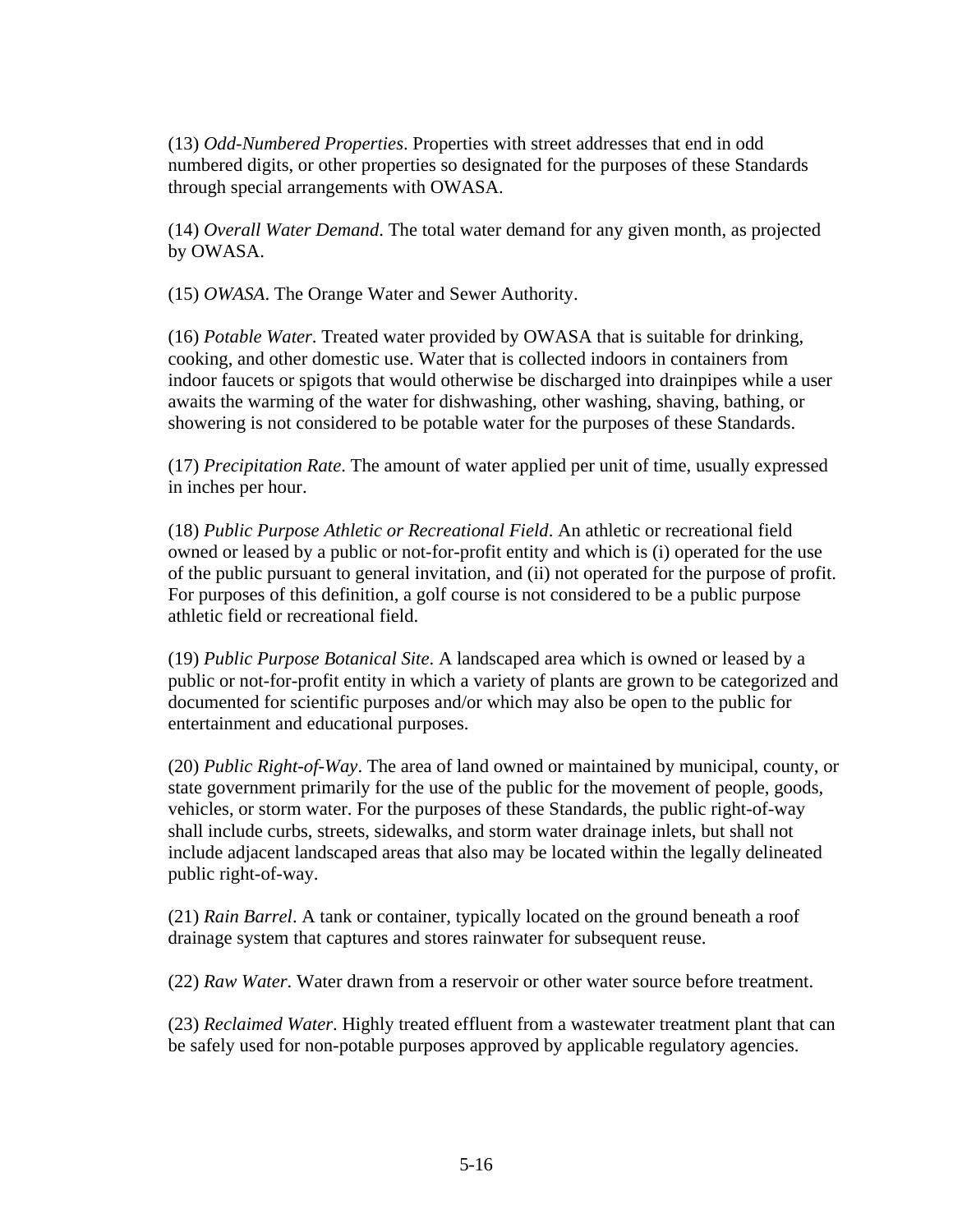(24) *Runoff*. Water that is not absorbed by the soil or landscape to which it is applied. Runoff occurs when water is applied too quickly (application rate exceeds infiltration rate), particularly if there is a severe slope. These Standards do not apply to stormwater runoff which is created by natural precipitation rather than human-caused or applied water use.

(25) *Service Area*. The geographic area in which OWASA provides or is authorized to provide water and/or sewer service.

(26) *Shut-Off Nozzle*. A device attached to the end of a hose that completely shuts off the flow, even if left unattended.

(27) *Soaker Hose*. A flexible hose designed to emit a trickle of water along its entire length, either through numerous small-diameter (less than 1/32-inch) perforations or through the permeable material of its composition.

(28) *Spray Irrigation*. The application of water to landscaping by means of a device, other than a hand-held hose or watering container, that projects water through the air in the form of small particles or droplets.

(29) *Sprinkler Head*. A device that projects water through the air in the form of small particles or droplets.

(30) *Underground System*. An irrigation system with emitters installed beneath the ground surface.

(31) *Water Conservation Plan (OWASA-Approved)*. A written document submitted by the owner or operator of a public purpose athletic field, recreational field, and/or a public purpose botanical site and approved by OWASA's Executive Director or the Executive Director's designee that specifies the conservation measures and irrigation operating modes that will be employed year-round at those public purpose facilities and the specific practices that will be employed to achieve Stage 1, 2, and 3 Water Shortage conservation goals enumerated in these Standards.

(32) *Water Waste*. The non-beneficial use of OWASA potable water. Non-beneficial uses include but are not restricted to:

a. Landscape water applied in such a manner, rate and/or quantity that it overflows the landscaped area being watered and runs onto adjacent property or public right-of-way; or landscape water applied during periods of rainfall or when soil moisture is already adequate.

b. The use of water for washing vehicles, equipment, or hard surfaces, such as parking lots, aprons, pads, and driveways in such quantities to flow onto adjacent property or the public right-of-way.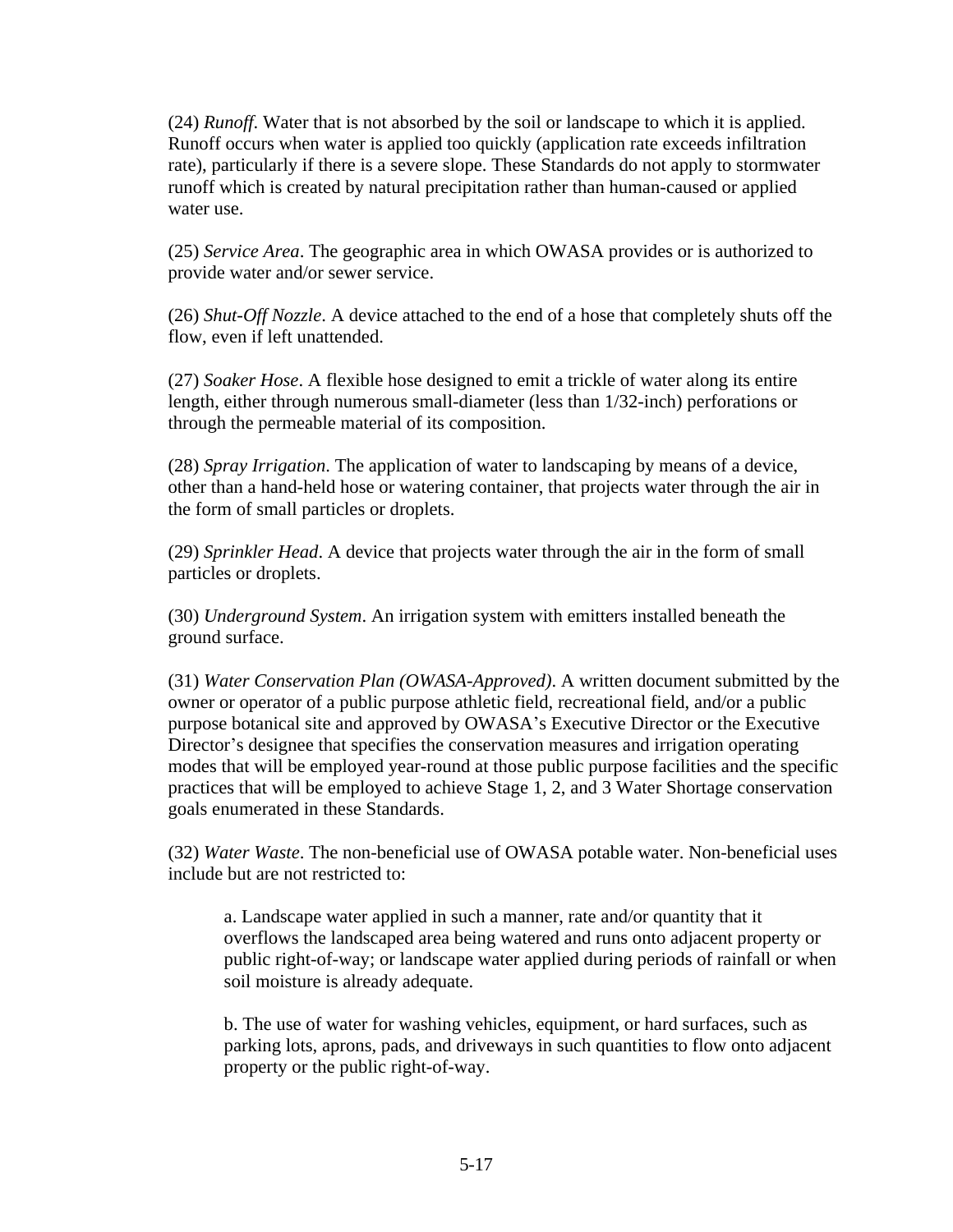- c. Water applied in sufficient quantity to cause ponding on impervious surfaces.
- d. Water lost through plumbing leaks that can be readily identified and corrected.

(33) *Watering Bag*. A container used to hold and slowly dispense water around the base of a tree or shrub. These are commonly called "Gators."

(34) *Xeriscaping*. An approach to landscape design and maintenance that uses small amounts of water but sustains a traditional look through the proper conditioning of soil, the selection of appropriate drought-tolerant plants, generous use of mulch, efficient use of water, and other proven techniques.

#### **Section 5-24 Water Waste Prohibited**

(a) No person, party, or entity shall use, cause, waste, or permit to be wasted any OWASA supplied potable water in violation of the provisions of this article.

(b) Penalties for violation of the provisions of this article are set forth in Section 5-21 of this chapter.

(c) In addition, OWASA may discontinue water service to any customer where, after notice of a prohibited use is delivered to the service address, OWASA-supplied potable water continues to be used or wasted in violation of the Water Conservation Standards set out herein.

#### **Section 5-25 Year Round Requirements: Exterior Use**

(a) The following outdoor or exterior use requirements shall apply to all customers using OWASA supplied potable water:

(1) Spray irrigation shall not occur more than three days per week. Evennumbered properties may be irrigated with spray systems only on Sundays, Wednesdays, and/or Fridays. Odd-numbered properties may be irrigated with spray systems only on Tuesdays, Thursdays, and/or Saturdays. All spray irrigation shall occur only between the hours of 6:00 p.m. and 10:00 a.m., and shall apply no more than one inch of water in any given week. These restrictions shall not apply to properties using underground, drip irrigation, micro spray, low precipitation bubblers, soaker hoses, hand watering, tree or shrub watering bags, or where watering of containerized plants and commercial plant stock in trade is maintained for resale.

(2) All irrigation systems shall be equipped with automatic controllers that activate the system according to a desired frequency and duration, and shall also be equipped with rain or soil moisture sensors that will prevent irrigation during periods of rainfall or when there is sufficient moisture in the ground for plant health and survival.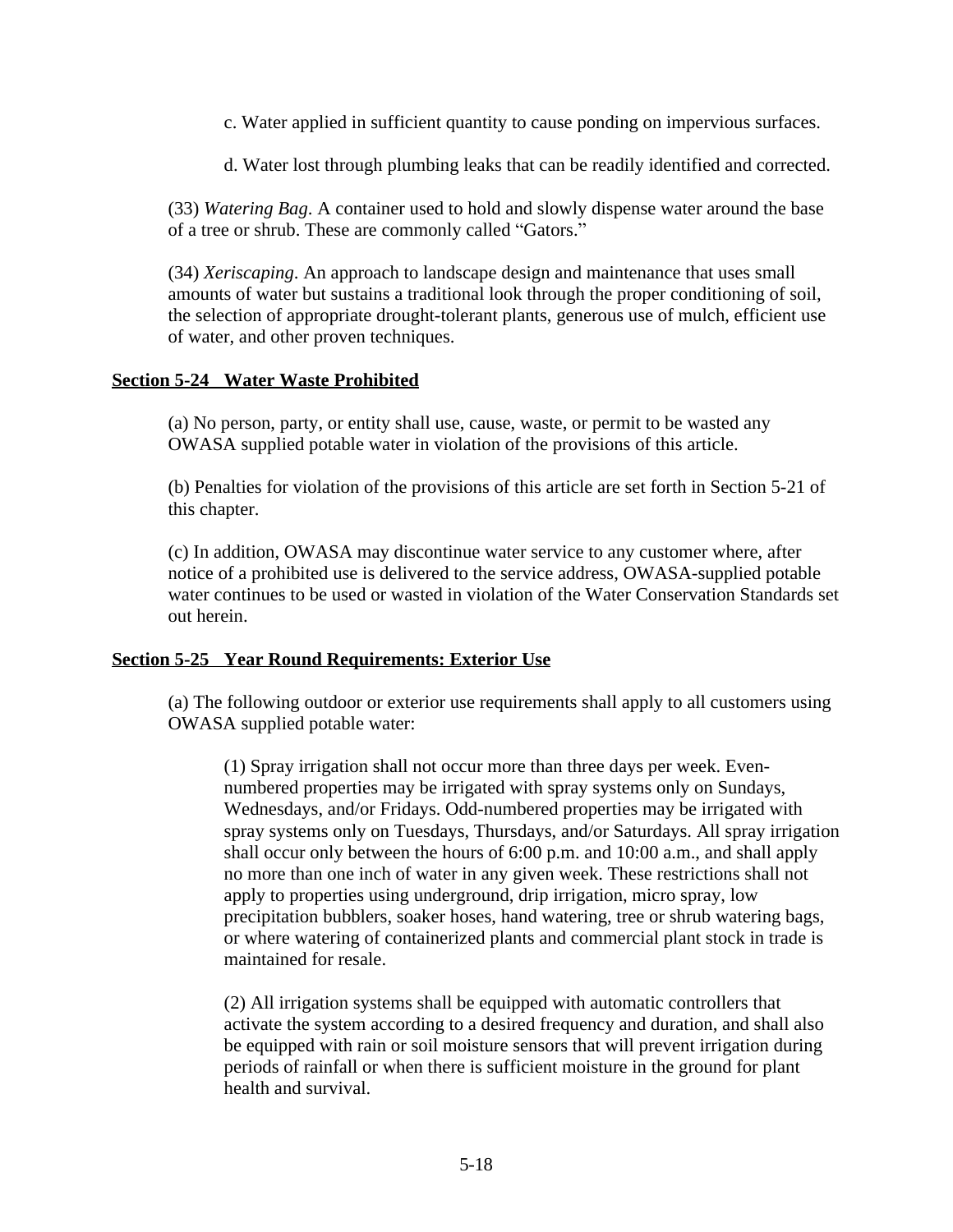(3) All hoses used for hand watering, vehicle washing, or other allowable outdoor uses shall be equipped with shutoff nozzles.

(4) No exterior use of OWASA-supplied potable water shall result in the flow of water onto adjacent property or public right-of-way, and all irrigation systems shall be designed and maintained to prevent to the extent practicable water from flowing onto paved or other impervious surfaces.

(5) Outdoor water leaks on property or facilities of OWASA customers shall be repaired within ten (10) days of discovery by the customer and/or notification by OWASA.

(b) Owners of public purpose athletic fields, recreational fields, and/or public purpose botanical sites shall not be subject to the year-round limitations of Subsection (a) of this section if those facilities are operated in compliance with an OWASA-approved Water Conservation Plan that specifies the conservation measures and irrigation operating modes to be employed at that facility year-round and during successive stages of a declared water shortage.

(c) Unless superseded by the declaration of a Water Supply Shortage or Emergency, the year-round requirements of Subsections  $5-25(a)(1)$  and  $(a)(2)$  shall not apply to the following:

(1) Outdoor irrigation necessary for the establishment of newly sodded or seeded lawns and for the establishment of new non-turf plant materials within the first 45 days of planting, provided that such irrigation occurs only between the hours of 6:00 p.m. and 10:00 a.m.

(2) Irrigation necessary for one day only where treatment with an application of chemicals requires immediate watering to preserve an existing landscape or to establish a new landscape, provided that such irrigation occurs only between the hours of 6:00 p.m. and 10:00 a.m.

(3) Water used to control dust or to compact soil when alternate methods are not available.

(4) Visually supervised operation of watering systems for short periods of time to check system condition and effectiveness.

(5) Water used for construction or maintenance activities where the application of water is the appropriate methodology and where no other practical alternative exists.

(6) Water used for firefighting, firefighter training, fire hose testing, fire pumper testing, and other emergency situation mitigation purposes.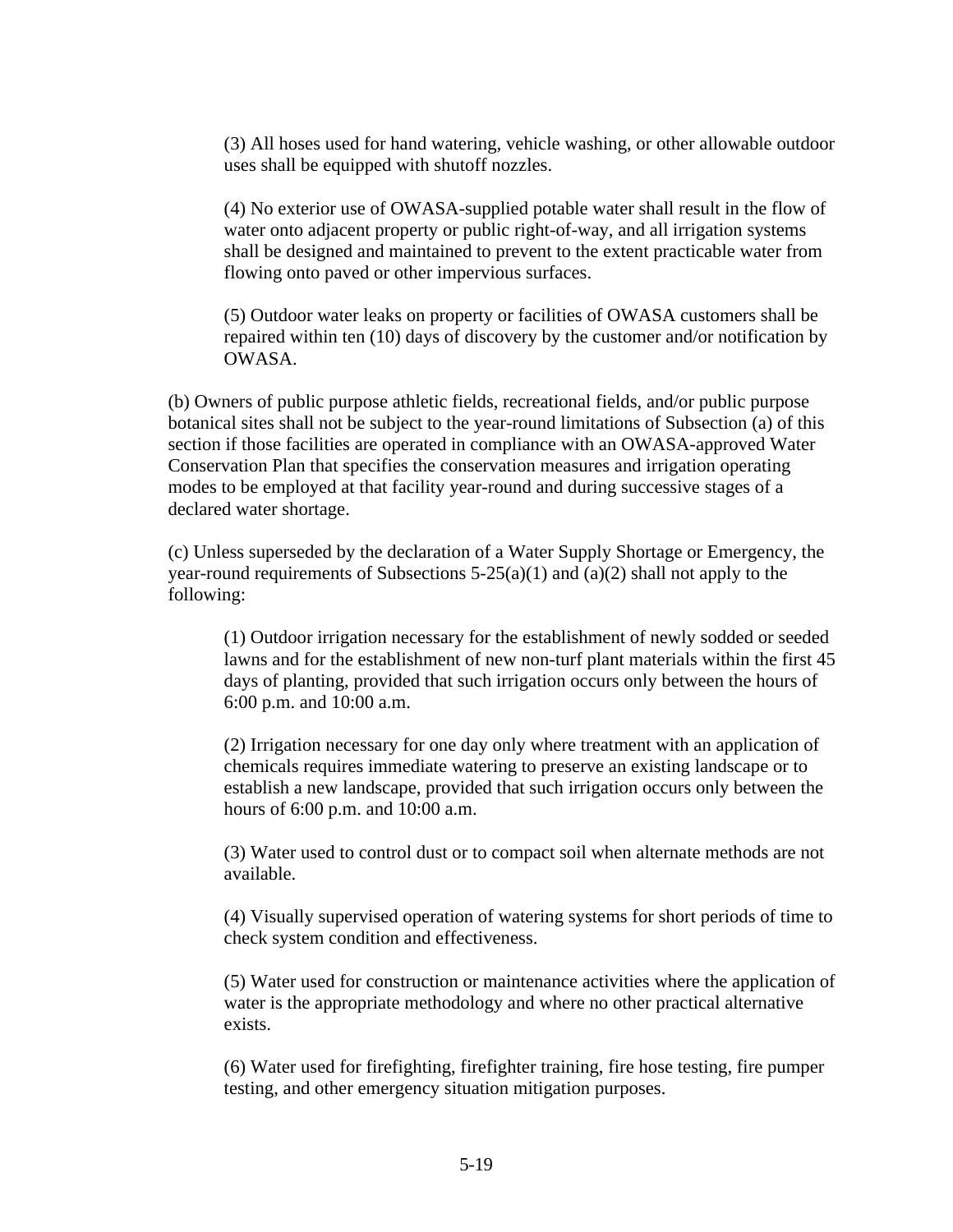(7) For situations in which there is no practical alternative, OWASA-supplied potable water may be used for other special purposes, such as washing out garbage trucks, cleaning up hazardous or unsanitary materials, etc., or for other purposes necessary to protect public health, safety, and welfare – provided that such water is used in the least quantity needed to accomplish the task.

#### **Section 5-26 Year-Round Requirements: Interior Use**

(a) The following indoor or interior use requirements shall apply to all customers using OWASA supplied potable water:

(1) Restaurants and dining facilities shall serve water only on request of the customer.

(2) Hotels, motels, and other facilities providing sleeping accommodations shall change bed linens only upon request of the customer, or upon customer changeover, or every five days for long-term customers.

(3) Indoor water leaks on property or facilities of OWASA customers shall be repaired within ten (10) days of discovery by the customer and/or notification by OWASA.

(b) Unless superseded by the declaration of a Water Supply Shortage or Emergency, the year-round requirements of subsection (a) of this section shall not apply to the following:

(1) Visually supervised operation and flushing of plumbing systems for short periods of time to check system condition and effectiveness.

(2) Water used for construction or maintenance activities where the application of water is the appropriate methodology and where no other practical alternative exists.

#### **Section 5-27 Year Round Policy and Practice**

It shall be OWASA's policy and practice to publicize periodically water conservation methods, including but not limited to, methods of conserving water both indoors and outdoors; methods of collecting and storing harvested water in appropriate devices, such as rain barrels and cisterns; as well as information about the availability, feasibility and allowable uses of reclaimed water from OWASA. It shall be OWASA's policy to strongly encourage and promote the following voluntary conservation measures year round, regardless of water supply conditions:

(1) Operate dishwashers and clothes washers only when loaded to their maximum capacity or at water level settings appropriate for the size of the load.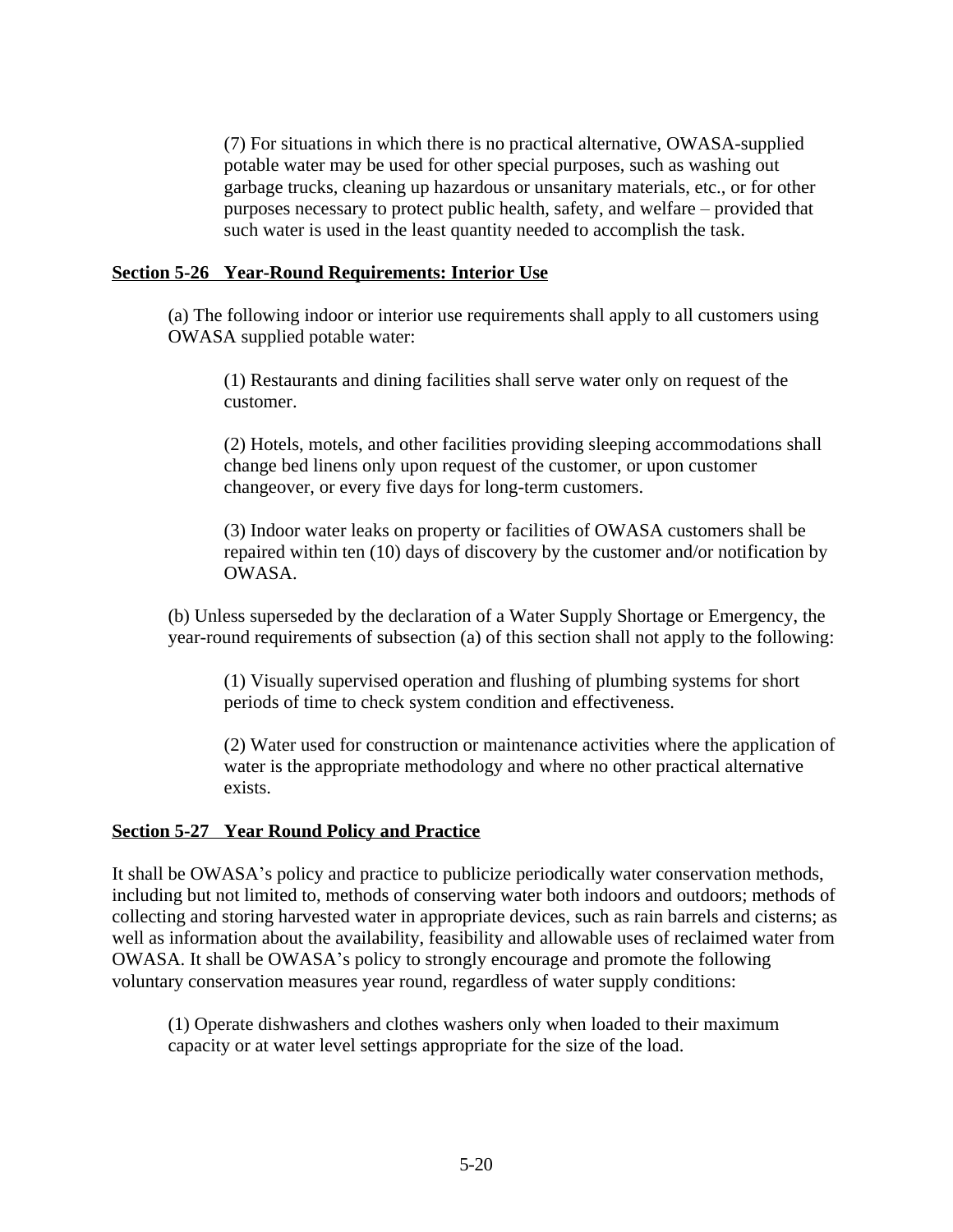(2) Where not otherwise required, install ultra-low flow toilets, tank dams, flow restrictors (aerators) and low-flow showerheads.

(3) Repair and maintain plumbing systems to prevent water leaks.

(4) Use harvested rainwater and/or reclaimed water for indoor and outdoor purposes where allowable and practical.

### **Section 5-28 Determination by OWASA of a Water Supply Shortage or Emergency**

(a) Draught Condition Shortage.

(1) OWASA's drought response strategy and Water Supply Shortage declarations will be guided primarily by the risk that OWASA's water supplies will decline to 20 percent or less of total storage capacity within the next 12-month period. A Stage One Water Shortage declaration will generally correspond to a two percent (or greater) risk that reservoir levels will decline to 20 percent or less of total storage capacity within the next 12 months; provided, however, that in making such a determination, OWASA will also consider the actual and projected severity of the ongoing drought relative to historical droughts included in OWASA's water supply simulation models; existing and anticipated demand, including expected customer response to water use restrictions; availability of supplemental supplies, including water purchases from neighboring communities; regional water supply conditions, including, but not limited to, the concurrent drought response status of neighboring jurisdictions; guidance or directives from the State of North Carolina; and other elements of reasonable professional judgment and management.

(2) More severe Water Supply Shortage Stages will subsequently be declared if the risk level increases and/or if other factors indicate that further action is needed. Similarly, OWASA will reduce the severity of, or rescind, a Water Supply Shortage declaration as the risk level and related factors improve.

(b) Water Treatment, Storage, or Distribution Capacity Shortage. In addition to conditions caused by drought, OWASA may declare a Water Supply Shortage or Emergency whenever customer demand – as averaged over three consecutive days – exceeds 85 percent of OWASA's capability of treating and delivering water. The stage and duration of such a Water Supply Shortage or Emergency shall be guided by the degree to which customer demands approach or exceed OWASA's capacity to meet those demands, and by the degree to which conservation efforts successfully reduce short-term demands.

(c) Disasters and Catastrophic Equipment or Plant Failure Shortage. Any other circumstances, including service losses caused by equipment or facility failure, human error, deliberate act, weather, or other natural disaster, which constrain OWASA's water supply, treatment, or distribution capacity to less than that reasonably needed by its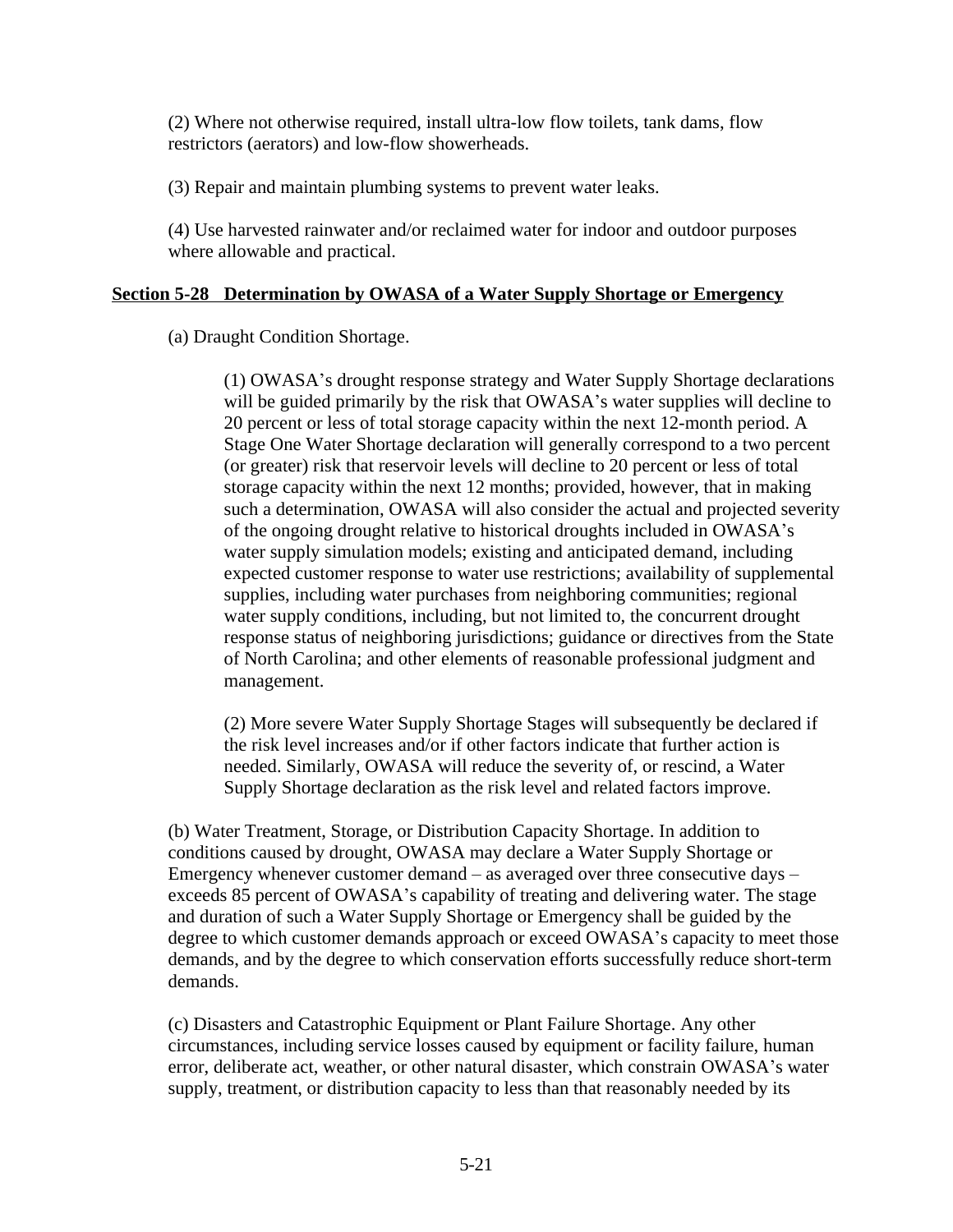customers, shall constitute a Water Supply Shortage up to and including a Water Supply Emergency, requiring immediate action by OWASA.

### **Section 5-29 Required Actions Under Water Supply Shortage or Emergency Conditions**

(a) In the event of a water supply shortage, OWASA shall, using its best professional judgment, determine which of the following stages is the most appropriate response to the estimated level of risk considering factors in Subsection 5-27(a).

(b) Stage One Water Shortage. In the event that OWASA declares a Stage One Water Shortage, OWASA shall advise the Mayors of Carrboro and Chapel Hill and the Chair of the Orange County Board of Commissioners of its declaration and shall request that they issue Proclamations of a Stage One Water Supply Shortage. Upon the issuance of such a proclamation by the Mayor, the following actions shall be taken with the goal of reducing overall water demand by ten (10) percent:

(1) Spray irrigation of turf grass using OWASA-supplied potable water shall not occur more than one day per week with a maximum of one-half inch of water applied to plant material in any given week. Odd-numbered properties shall be allowed to spray irrigate only on Tuesdays; even-numbered properties shall be allowed to spray irrigate only on Thursdays. Spray irrigation of turf grass shall occur only between the hours of 6:00 p.m. and 10:00 a.m. Owners of public purpose athletic fields, recreational fields, and/or public purpose botanical sites shall not be subject to the limitations of this subsection  $(b)(1)$  if those facilities are operated in compliance with an OWASA-approved Water Conservation Plan.

(2) Spray irrigation of non-turf plant materials may occur up to three days per week as provided under the year-round requirements specified in Subsection 5-  $25(a)(1)$ .

(3) Irrigation of non-turf plant materials by underground, drip irrigation, micro spray, low precipitation bubblers, soaker hose systems with automatic shutoffs, or by hand held hoses or watering cans may occur at any time or frequency.

(c) Stage Two Water Shortage. In the event that OWASA declares a Stage Two Water Shortage, OWASA shall advise the Mayors of Carrboro and Chapel Hill and the Chair of the Orange County Board of Commissioners of its declaration and shall request that they issue Proclamations of a Stage Two Water Supply Shortage, if not already issued. Upon the issuance of such a proclamation by the Mayor, the following actions shall be taken with the goal of reducing overall water demand by fifteen (15) percent:

(1) Spray irrigation of turf grass with OWASA-supplied potable water shall not be permitted, except at public purpose athletic and recreational fields and public purpose botanical sites operating under OWASA-approved Water Conservation Plans.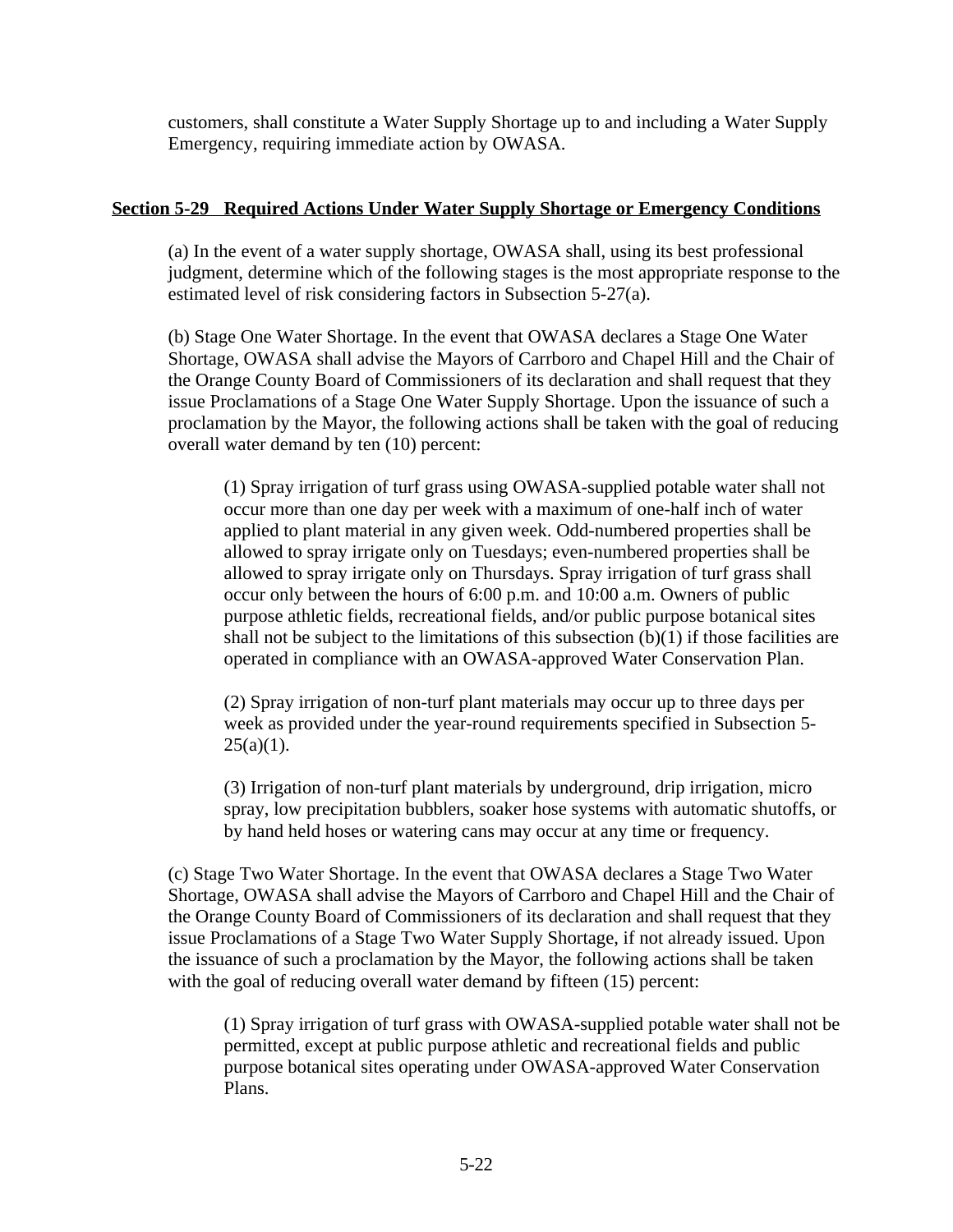(2) Spray irrigation of non-turf plant materials shall not occur more than one day per week according to the schedule specified in Subsection 28(b)(1) and in quantities of no more than  $\frac{1}{2}$  inch per week, except at public purpose botanical sites operating under OWASA approved Water Conservation Plans.

(3) Irrigation of non-turf plant material by underground, drip irrigation, micro spray, low precipitation bubblers, soaker hose systems with automatic shutoffs, tree or shrub watering bags, or by hand held hoses or watering cans may occur at any time or frequency.

(4) No OWASA-supplied potable water shall be used to re-fill ornamental fountains, ponds, and like devices; provided, however, that OWASA water may be used to fill and re-fill bird baths and other backyard-scale facilities used to support wildlife.

(5) No OWASA-supplied potable water shall be used for washing vehicles, except at commercial or institutional car washes in which at least 50 percent of the water has either been recycled, is from a non- potable source, or is supplied by a well.

(6) No OWASA-supplied potable water shall be used for cleaning or washing exterior building surfaces, decks, or paved areas, such as sidewalks, driveways, roadways, and parking lots. This restriction shall not apply to the cleaning of exterior building surfaces or decks prior to painting or re-painting.

(7) No OWASA-supplied potable water shall be used for fire department training or equipment testing unless required by State or Federal regulations.

(d) Stage Three Water Shortage. In the event that OWASA declares a Stage Three Water Shortage, OWASA shall advise the Mayors of Carrboro and Chapel Hill and the Chair of the Orange County Board of Commissioners of its declaration and shall request that they issue Proclamations of a Stage Three Water Supply Shortage, if not already issued. Upon the issuance of such a proclamation by the Mayor, the following actions shall be taken with the goal of reducing overall water demand by twenty (20) percent:

(1) The use of OWASA-supplied potable water for heating and/or cooling purposes shall be reduced in all but the most essential facilities to the extent practical in consideration of indoor air quality standards, weather conditions, and health and safety requirements.

(2) No OWASA-supplied potable water shall be used for irrigation of turf grass, except for public purpose athletic and/or recreational fields and public purpose botanical sites operating under water conservation plans that have been approved by OWASA's Executive Director or the Executive Director's designee.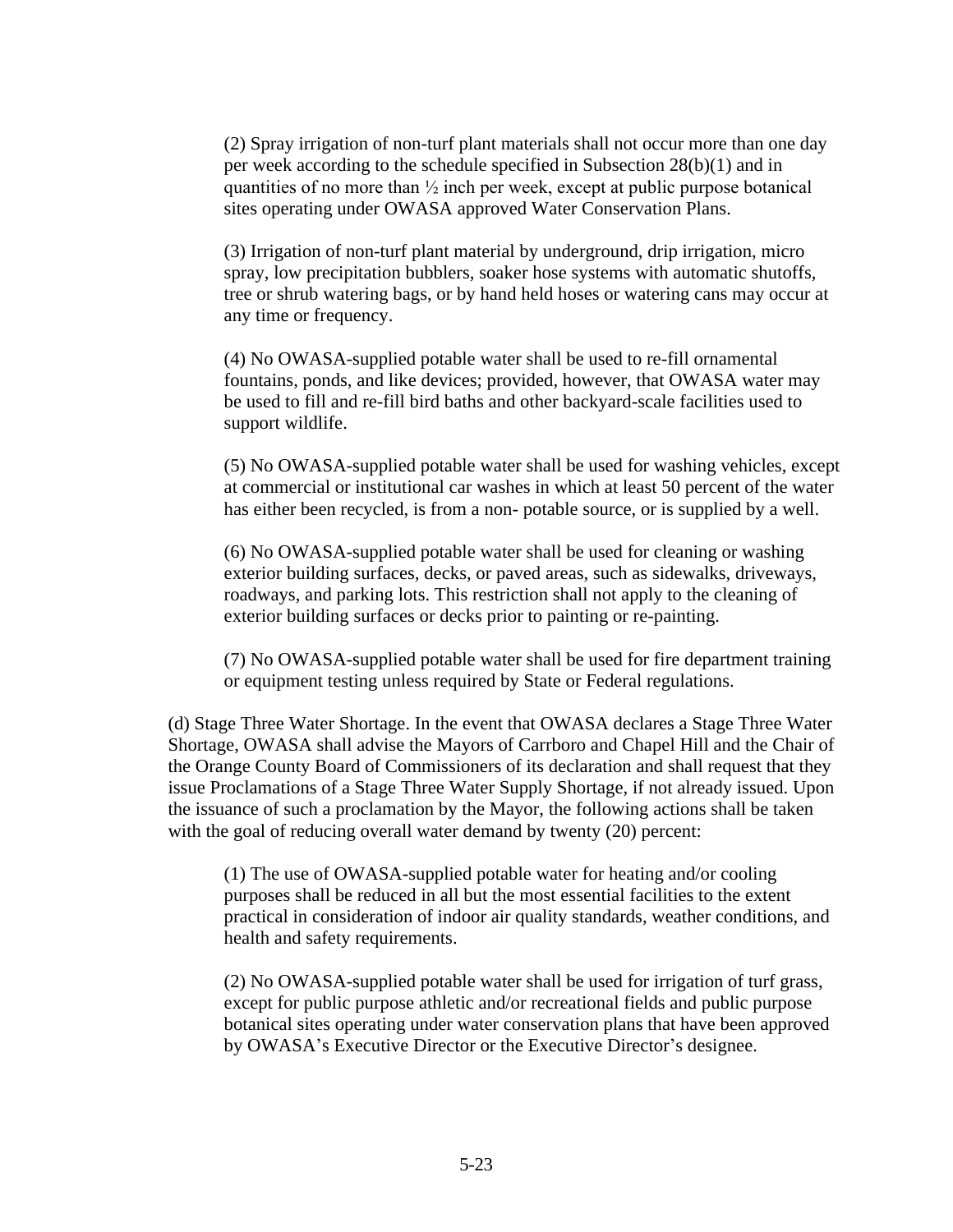(3) No OWASA-supplied potable water shall be used for irrigating non-turf plant material unless applied (i) via hand held hoses or watering cans, watering bags, drip irrigation or soaker hoses, or (ii) at public purpose botanical sites operating under OWASA-approved Water Conservation Plans.

(4) OWASA-supplied potable water may be used to fill, re-fill, or top off swimming pools, or to fill or re-fill bird baths and other backyard-scale facilities used to support wildlife. OWASA supplied potable water shall not be used for any other outdoor purposes, except for emergency fire suppression or other activities necessary to maintain public health, safety, or welfare.

(5) No bulk sale of potable OWASA water shall occur except for the wholesale transmission of potable OWASA water to neighboring communities, or for other purposes necessary to maintain public health, safety, or welfare.

(6) No OWASA-supplied potable water may be used for washing any vehicles.

(7) No OWASA-supplied potable water may be used for pressure washing building exteriors.

(8) No OWASA-supplied potable water may be used for fire department training or equipment testing.

(e) Water Supply Emergency. In the event that OWASA declares a Water Supply Emergency, OWASA shall so advise the Mayors of Carrboro and Chapel Hill and the Chair of the Orange County Board of Commissioners and shall request that they issue Proclamations of a Water Supply Emergency. Upon the issuance of such a proclamation by the Mayor, the following actions shall be taken, in addition to those applicable measures listed above for a Stage Three Water Shortage:

(1) No OWASA-supplied potable water may be used for any outdoor purposes other than emergency fire suppression or other activities necessary to maintain public health, safety, or welfare.

(2) No OWASA-supplied potable water shall be used to fill, refill or top off the water level in any private or public purpose swimming pool.

(3) No OWASA-supplied potable water shall be used for the flushing or pressure testing of new distribution lines unless that water is returned to the OWASA water supply system through methods approved by OWASA. This restriction shall not apply to the testing of in-building fire control sprinkler systems

(4) The use of OWASA-supplied potable water for heating and/or cooling purposes shall be reduced in all but the most essential facilities to the extent practical in consideration of indoor air quality standards, weather conditions, and health and safety requirements.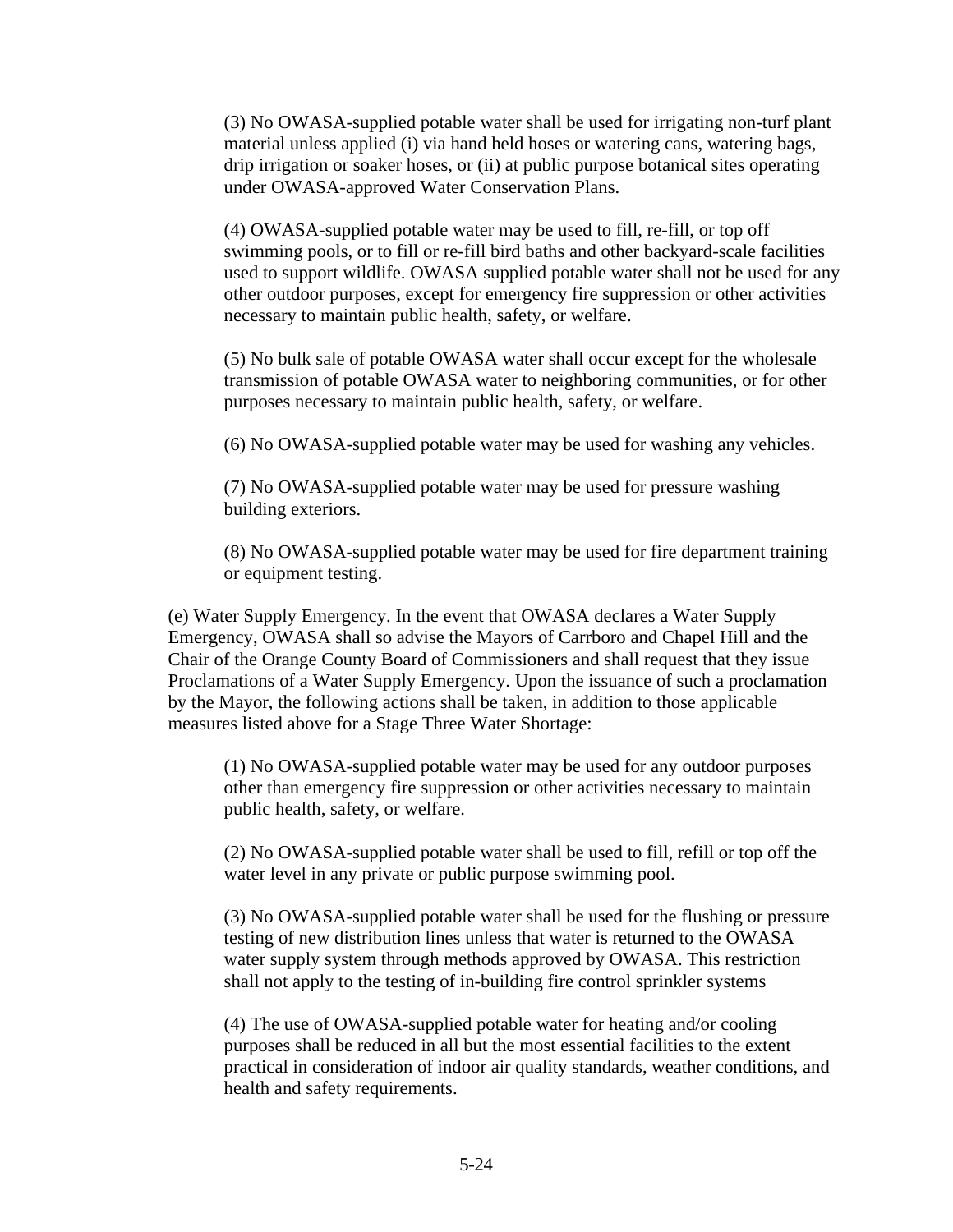(5) Water service may be discontinued or reduced to designated users or in designated portions of the OWASA service area in order to preserve the availability of water for essential public health and safety requirements, such as fire protection, hospitals, clinics, and other critical community needs.

(f) Exceptions. Notwithstanding the restrictions specified in Subsections (b), (c), (d), and (e) of this section, the protection of public health, safety, and welfare may, under special circumstances, require the use of limited amounts of OWASA-supplied potable water for such purposes as washing out garbage trucks, cleaning up hazardous or other materials. Such uses shall be permitted during declared Water Shortages or Emergencies, provided that other practical alternatives are not available and water is used in the least practical amount.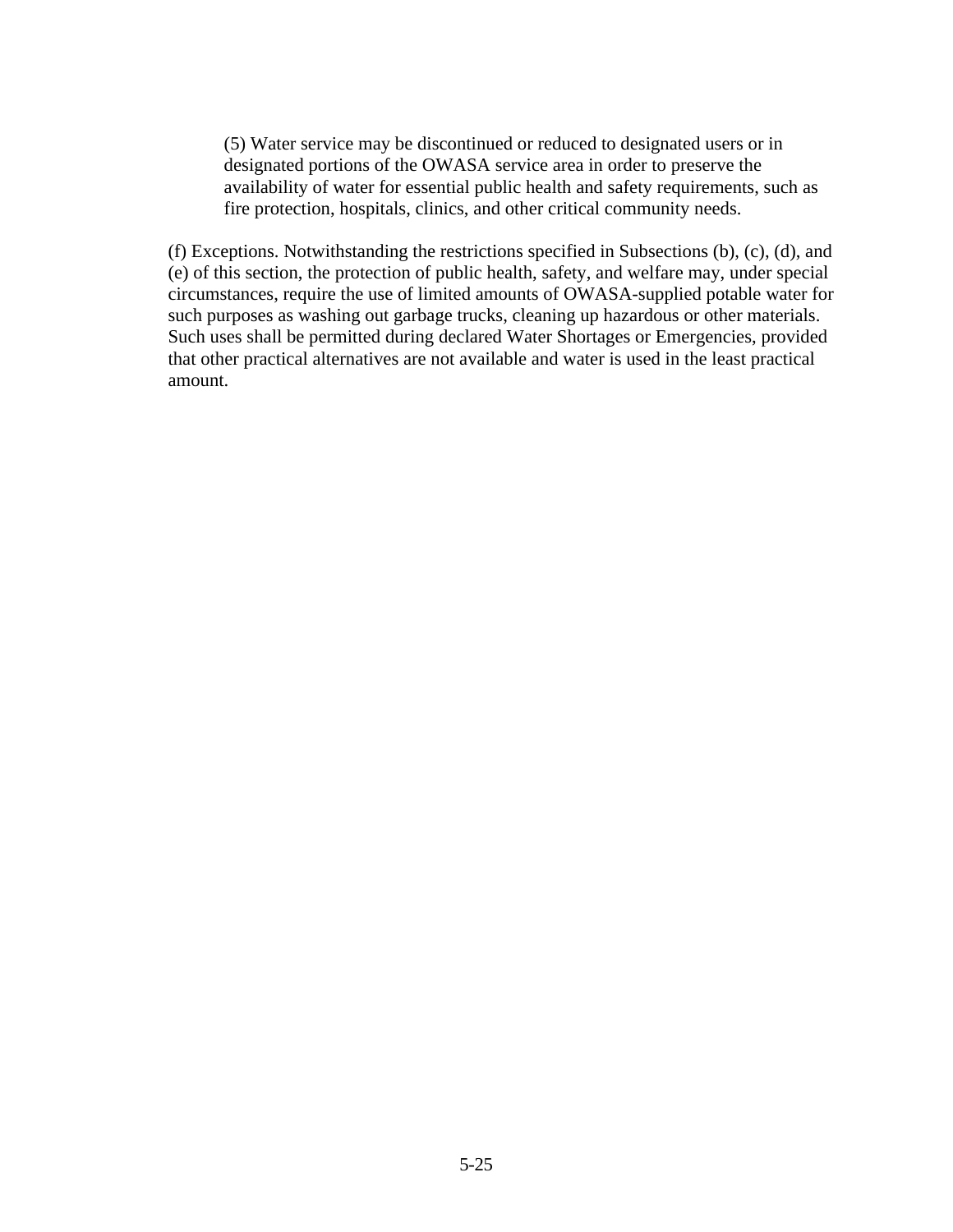### **Article IV**

#### **ILLICIT DISCHARGES INTO AND CONNECTIONS TO STORM SEWER SYSTEM**

#### **Section 5-30 Purpose**

The purpose of this article is to regulate illicit discharges into and connections to the storm sewer system in order to comply with the requirements of the Town's National Pollutant Discharge Elimination System Permit.

#### **Section 5-31 Definitions**

Unless otherwise specifically provided, or unless otherwise clearly indicated by the context, the words and phrases defined in this section shall have the meaning indicated when used in this article.

(1) *Administrator*. The person assigned by the Town Manager to enforce or otherwise perform any duties required under this article.

(2) *Discharge*. To put, place, dump, spill, pump, pour, or otherwise deposit any solid or liquid material.

(3) *Illicit Connection*. Any drain, pipe, or other constructed or manufactured conveyance through which or by which any liquids, other than stormwater or those liquids listed in subsection 15-32(b), are conveyed and discharged directly into the storm sewer system or a surface water.

(4) *Illicit discharge*. A discharge that violates Subsection 5-32 (a).

(5) *Pollutant*. Anything which causes or contributes to pollution. Pollutants may include, but are not limited to: paints, varnishes, and solvents; soaps and cleaning solutions; kerosene, gasoline, oil and other automotive fluids; liquid and solid wastes and yard wastes; refuse, rubbish, garbage, litter, or other discarded or abandoned objects or accumulations, to the extent that the same may cause or contribute to pollution; pesticides, herbicides, and fertilizers; hazardous substances and wastes; sewage, sewage sludge, fecal coliform and pathogens; dissolved and particulate metals; animal wastes; dredged spoil; filter backwash; salt; chemical wastes; biological materials; toxic materials; radioactive materials; wrecked or discarded equipment; sand; dirt; ashes and incinerator residue; wastes and residues that result from constructing a building or structure; and noxious or offensive matter of any kind. This includes any chemical additive to water potentially causing or contributing to pollution. *(Amend. 5/3/22)*

(6) *Pollution*. The alteration of the physical, thermal, chemical, or biological quality of, or the contamination of, any water of the State or of the United States, that renders the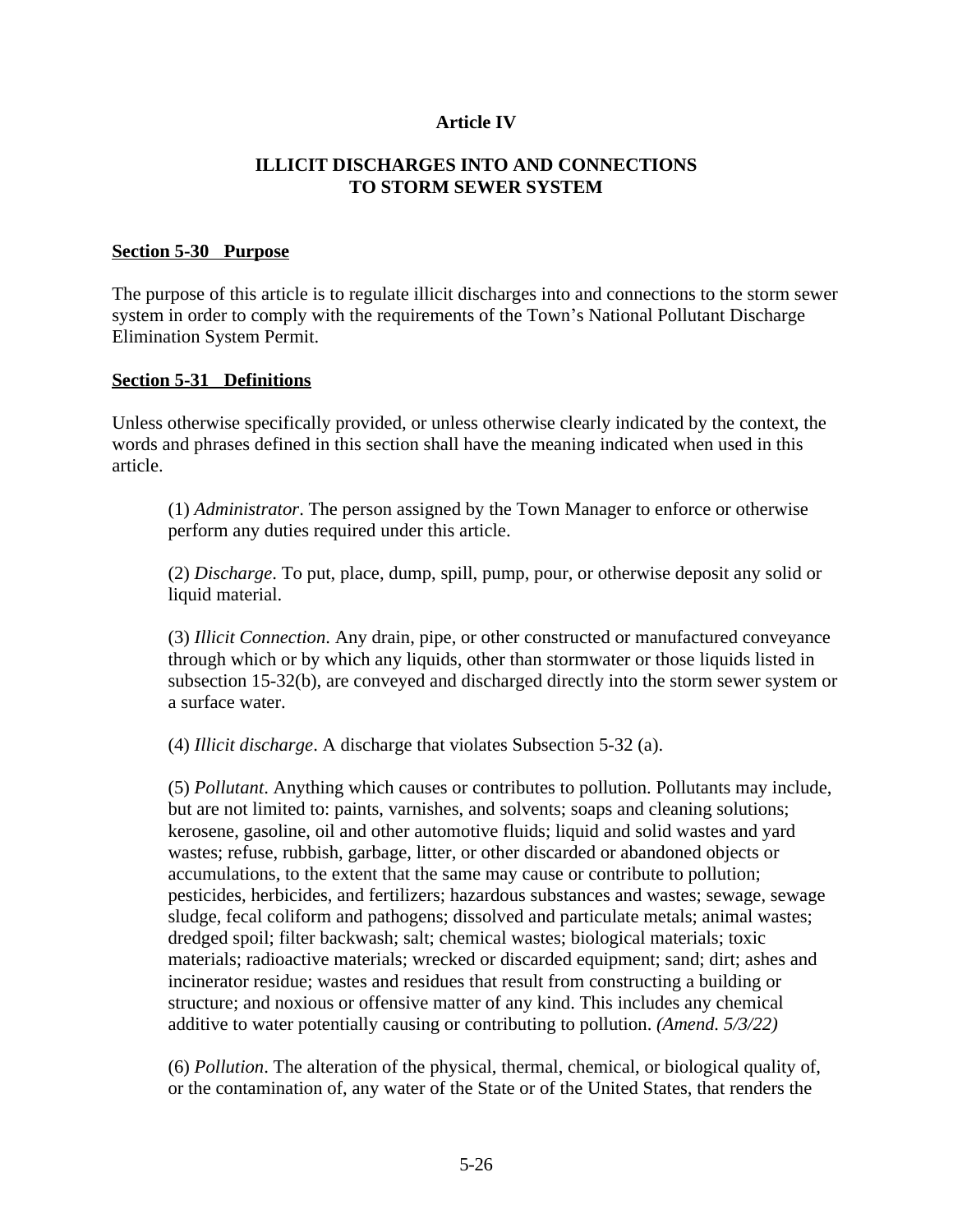water harmful, detrimental, or injurious to humans, animal life, vegetation, or property, or to the public health, safety, or welfare, or impairs the usefulness or the public enjoyment of the water for any lawful or reasonable purpose.

(7) *Storm Sewer System*. A system of human-produced structures owned by the Town of Carrboro or the North Carolina Department of Transportation or another State agency that is designed to collect or convey stormwater, including but not limited to streets (including associated curbs, gutters, drainage ditches, or swales), inlets, culverts, drainage pipes, detention or retention basins, and other drainage structures and facilities.

(8) *Stormwater*. Any surface flow, runoff, or drainage that occurs during or following any form of natural precipitation and that results from such precipitation.

(9) *Surface waters*. All, streams, lakes, and ponds that appear as surface waters on either the most recent version of the soil survey map prepared by the Natural Resources Conservation Service of the United States Department of Agriculture or the most recent version of the 1:24,000 scale (7.5 minute) quadrangle topographic maps prepared by the United States Geologic Survey (USGS) as well as Town regulated streams. *(Amend. 5/3/22)*

### **Section 5-32 Illicit Discharges Prohibited**

(a) No person may discharge or cause to be discharged, or allow to be discharged from property under such person's control, any pollutant directly or indirectly into the storm sewer system or into surface waters.

(1) A direct discharge occurs when a pollutant is discharged within the physical limits of the storm sewer system or within the banks of a stream or inside the mean high water level of a pond or lake.

(2) An indirect discharge occurs when a pollutant is discharged outside the physical limits of the storm sewer system or outside the banks of a stream or beyond the mean high water level of a pond or lake but takes place in such a manner or location that the pollutant is carried into the storm sewer system or surface water in some way other than by action of the wind or stormwater. By way of illustration without limitation, an indirect discharge would occur if water from a commercial car wash is discharged onto the area where the cars are washed and allowed to drain into a public street.

(3) An indirect discharge also occurs when a pollutant is discharged (i) outside the physical limits of the storm sewer system or outside the banks of a stream or beyond the mean high water level of a pond or lake, but (ii) with the specific intent that the pollutant be disposed of by being carried (by the wind or stormwater or otherwise) into the storm sewer system or a surface water, and (iii) the pollutant or some part or portion thereof does reach the storm sewer system or surface water. By way of illustration without limitation, dumping used oil near the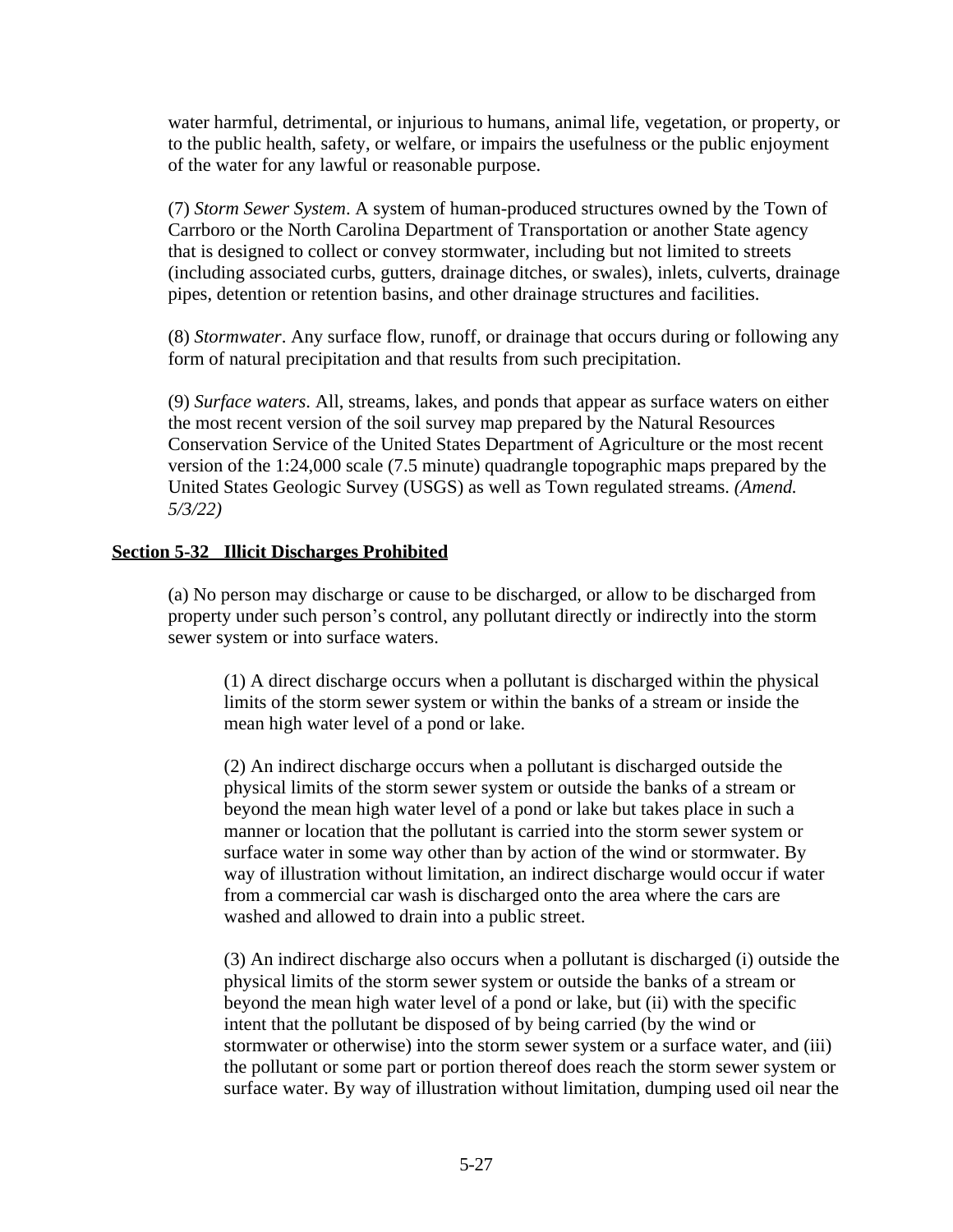edge of a stream with the intent that the next rain will carry the oil into the stream constitutes an indirect discharge within the meaning of this subsection.

(b) Notwithstanding the other provisions of this article, the following shall not be regarded as constituting an illicit discharge:

- (1) Water line or hydrant flushing;
- (2) Landscape or garden irrigation or lawn watering;
- (3) Diverted stream flows;
- (4) Rising ground waters;
- (5) Uncontaminated ground water infiltration (as defined at 40 CFR 35.2005(20));
- (6) Uncontaminated pumped ground water;
- (7) Discharges from potable water sources;
- (8) Foundation drains;
- (9) Air conditioning condensation;
- (10) Springs;
- (11) Water from crawl space pumps;
- (12) Footing drains;

(13) Individual residential car washing or charity car washing that does not allow water to directly enter the stormwater system; *(Amend. 5/3/22)*

(14) Flows from riparian habitats and wetlands;

(15) Dechlorinated swimming pool discharges that discharge across ground in a diffuse and non-erosive manner outside the stream buffer; *(Amend. 5/3/22)*

(16) Street wash water;

(17) Flows from fighting fires;

(18) Other non-stormwater discharges for which a valid NPDES discharge permit has been approved and issued by the State of North Carolina;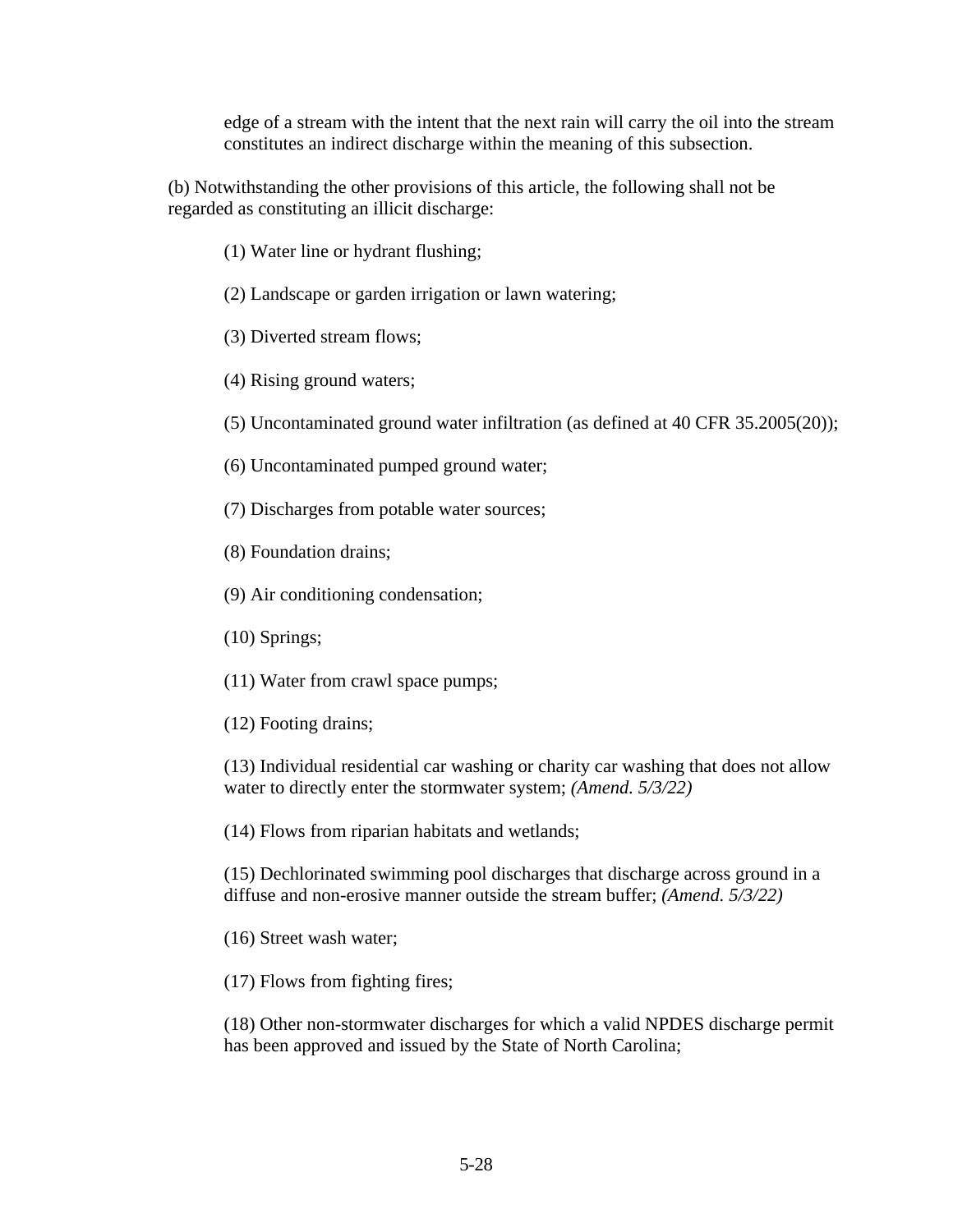(19) Runoff from residential properties that is discharged as diffuse flow in a nonerosive manner outside the stream buffer. *(Amend. 5/3/22)*

### **Section 5-33 Illicit Connections Prohibited**

(a) No person may cause, suffer, or permit on property under such person's control any illicit connection to the storm sewer system, including without limitation connections of drains or lines that convey sewage, process wastewater, wastewater from washing machines, wash water from commercial vehicle washing or steam cleaning, or water from indoor sinks or floor drains.

(b) Subject to subsection (c), if, on the effective date of this article, an illicit connection as defined in this article exists, then such situation shall not be considered a violation of this article until ninety (90) days after the Town mails by first class mail written notice to the owner (according to the most recent property records) of the property where the condition exists, informing such owner of the nature of the violation and what must be done to correct it.

(c) The ninety day grace period provided for in subsection (b) of this section shall not apply if the administrator concludes that an illicit connection:

(1) Is likely to result in the discharge of hazardous materials or otherwise pose an immediate threat to health or safety, or is likely to result in immediate injury to real or personal property, natural resources, wildlife, or habitat; or

(2) Was made in violation of any applicable statute, regulation, or ordinance.

## **Section 5-34 Inspections**

(a) Upon the presentation of proper credentials, Town officers, agents, and employees engaged in the enforcement of this article shall have a right to enter on any premises within the Town at all reasonable hours for the purpose of making inspections, collecting samples or carrying out other enforcement actions under this article. *(Amend. 5/3/22)*

(b) No person may obstruct or interfere with any Town officer, agent, or employee of the Town engaged in the lawful performance of any task authorized or required by this article.

## **Section 5-35 Enforcement**

The Administrator is authorized to enforce the provisions of this article through the penalties and remedies available for enforcement as set forth in Section 5-21 of this chapter. In addition, nothing in this article is intended to preclude the Town from resorting in appropriate circumstances to the procedures set forth in Chapter 11, Article V, Part 2 of the Town Code